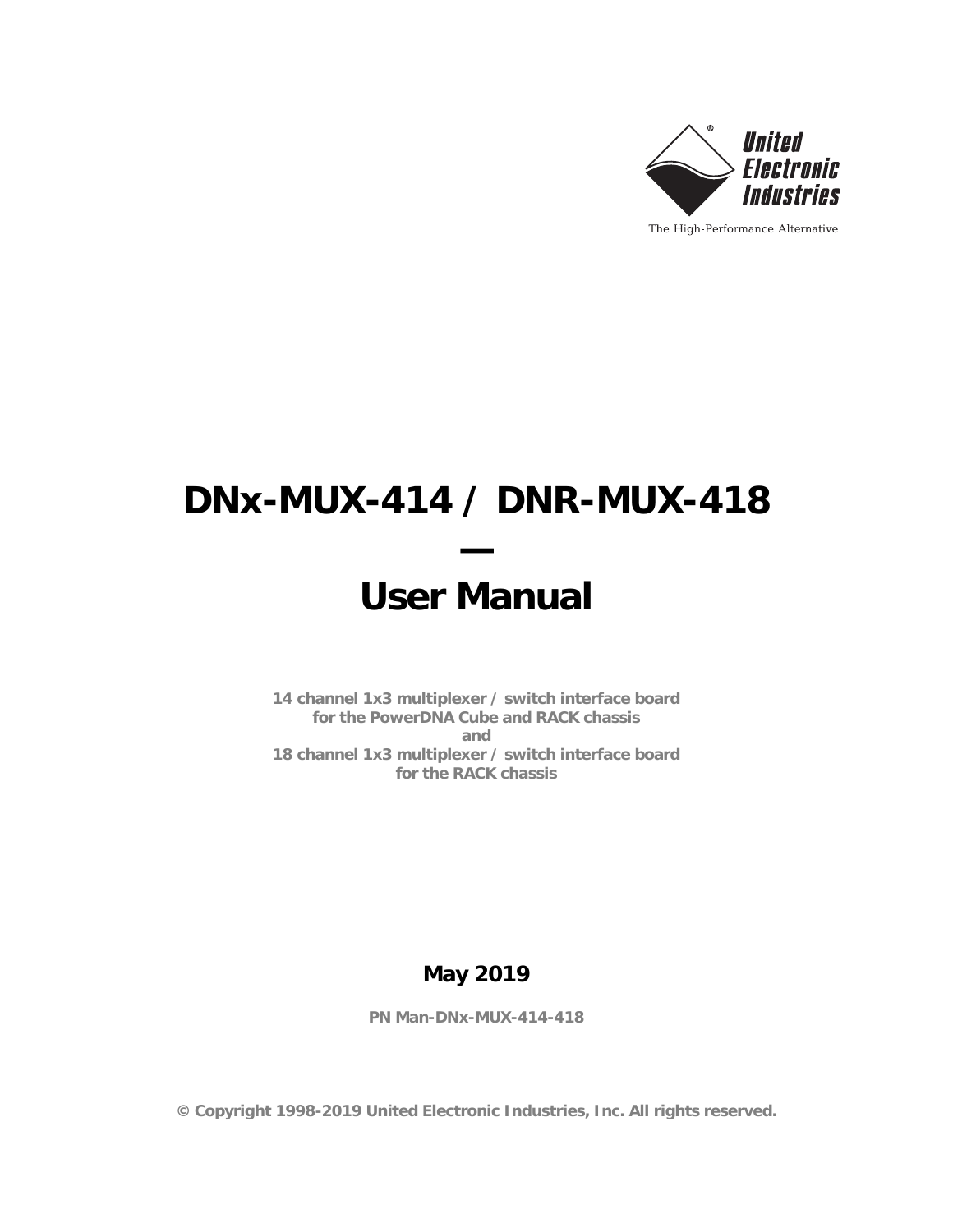Information furnished in this manual is believed to be accurate and reliable. However, no responsibility is assumed for its use, or for any infringement of patents or other rights of third parties that may result from its use.

All product names listed are trademarks or trade names of their respective companies.

See the UEI website for complete terms and conditions of sale: http://www.ueidaq.com/cms/terms-and-conditions/

#### **Contacting United Electronic Industries**

#### **Mailing Address:**

27 Renmar Avenue Walpole, MA 02081 U.S.A.

For a list of our distributors and partners in the US and around the world, please contact a member of our support team:

(  $\epsilon$ 

#### <span id="page-1-0"></span>**[Support:](http://www.ueidaq.com)**

| Telephone: | $(508)$ 921-4600 |
|------------|------------------|
| Fax:       | $(508)$ 668-2350 |

Also see the FAQs and online "Live Help" feature on our web site.

#### **Internet Support:**

<span id="page-1-3"></span><span id="page-1-2"></span><span id="page-1-1"></span>

| Support:  | support@ueidag.com   |
|-----------|----------------------|
| Website:  | www.ueidag.com       |
| FTP site: | ftp://ftp.ueidag.com |

#### **Product Disclaimer:**

#### **WARNING!**

#### *DO NOT USE PRODUCTS SOLD BY UNITED ELECTRONIC INDUSTRIES, INC. AS CRITICAL COMPONENTS IN LIFE SUPPORT DEVICES OR SYSTEMS.*

Products sold by United Electronic Industries, Inc. are not authorized for use as critical components in life support devices or systems. A critical component is any component of a life support device or system whose failure to perform can be reasonably expected to cause the failure of the life support device or system, or to affect its safety or effectiveness. Any attempt to purchase any United Electronic Industries, Inc. product for that purpose is null and void and United Electronic Industries Inc. accepts no liability whatsoever in contract, tort, or otherwise whether or not resulting from our or our employees' negligence or failure to detect an improper purchase.

#### **Specifications in this document are subject to change without notice. Check with UEI for current status**.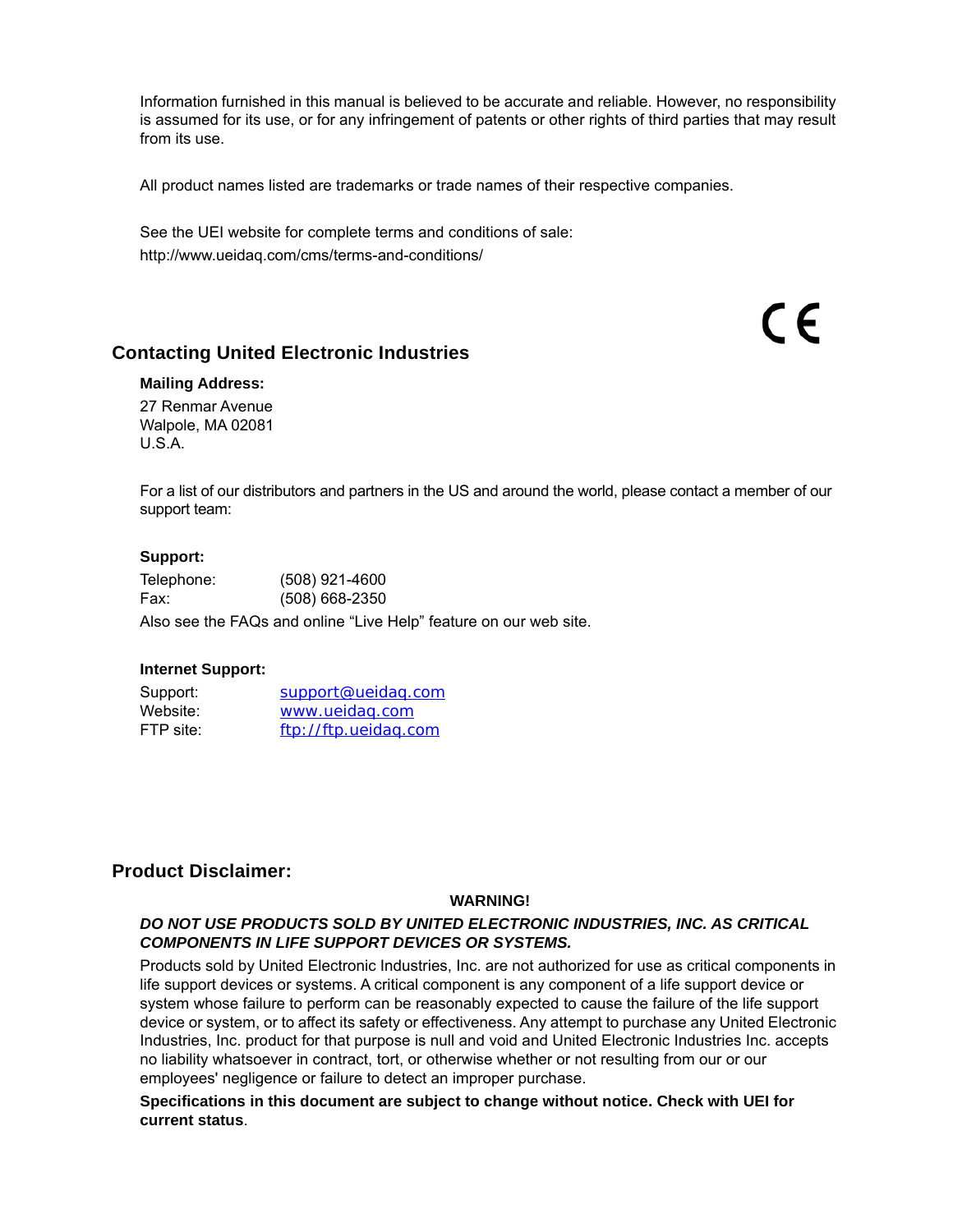## **Table of Contents**

| 1.1                                                                |                                                       |
|--------------------------------------------------------------------|-------------------------------------------------------|
| 1.2                                                                |                                                       |
| 1.3<br>1.3.1<br>1.3.2<br>1.3.3<br>1.3.4<br>1.3.5<br>1.3.6<br>1.3.7 |                                                       |
| 1.4                                                                |                                                       |
| 1.5                                                                |                                                       |
| 1.6                                                                |                                                       |
| 1.7<br>1.7.1<br>1.7.2<br>1.7.3                                     |                                                       |
| 1.8                                                                |                                                       |
|                                                                    |                                                       |
| 2.1                                                                |                                                       |
| 2.2<br>2.2.1                                                       |                                                       |
| 2.3                                                                |                                                       |
| 2.4<br>2.4.1<br>2.4.2                                              |                                                       |
| 2.5                                                                |                                                       |
| 2.6                                                                |                                                       |
| 2.7                                                                |                                                       |
| 2.8                                                                |                                                       |
|                                                                    |                                                       |
| 3.1                                                                |                                                       |
| 3.2                                                                |                                                       |
| 3.3<br>3.3.1                                                       |                                                       |
| 3.4                                                                | Programming the MUX-414 / MUX-418 (Immediate Mode) 18 |
| 3.5<br>3.5.1                                                       |                                                       |
| 3.6                                                                |                                                       |
| 1t 2019<br><b>Electronic Industries Inc.</b>                       | May 2019<br>www.ueidag.com                            |

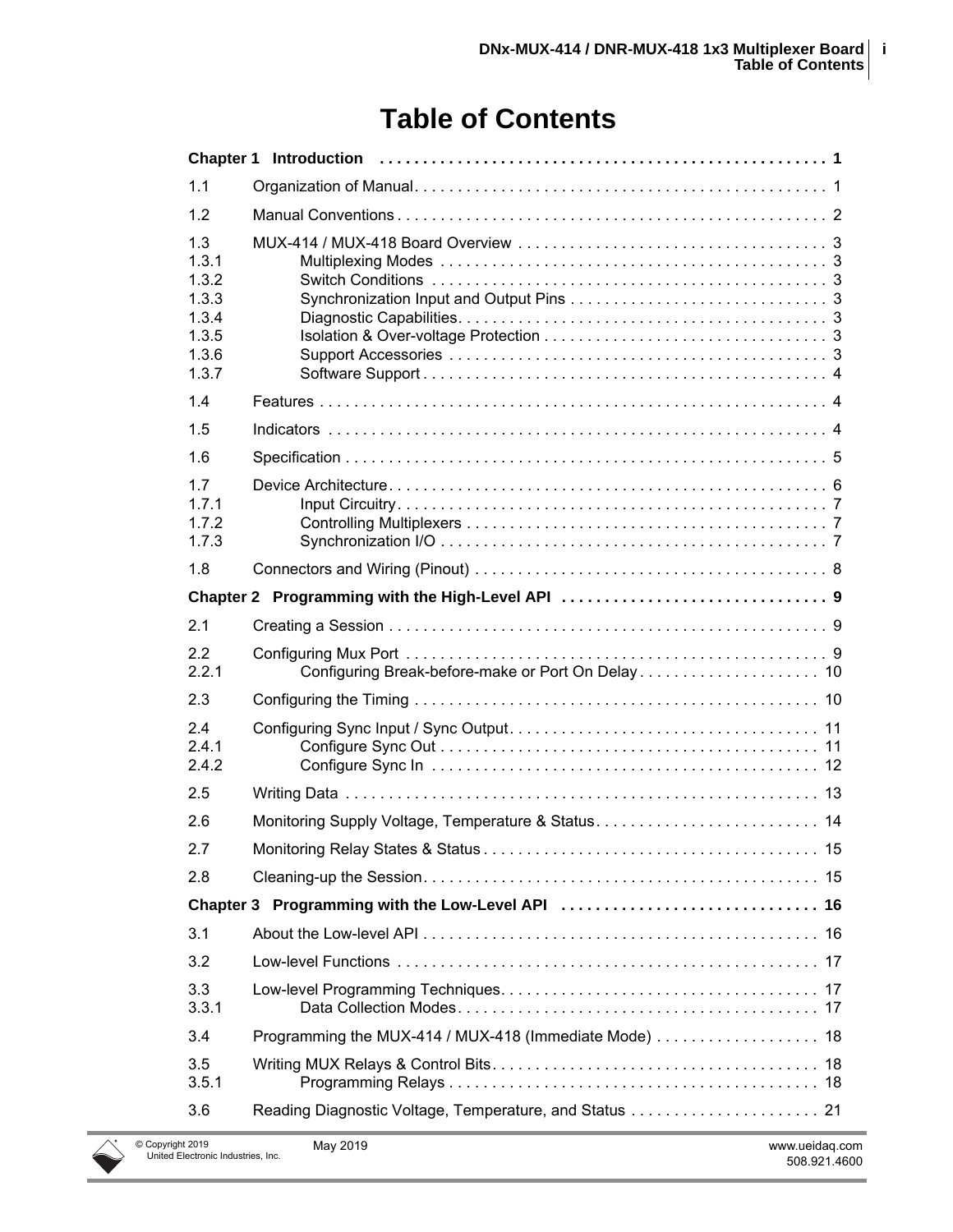| 3.7                   |  |
|-----------------------|--|
| 3.8<br>3.8.1          |  |
| 3.9<br>3.9.1<br>3.9.2 |  |
|                       |  |
|                       |  |

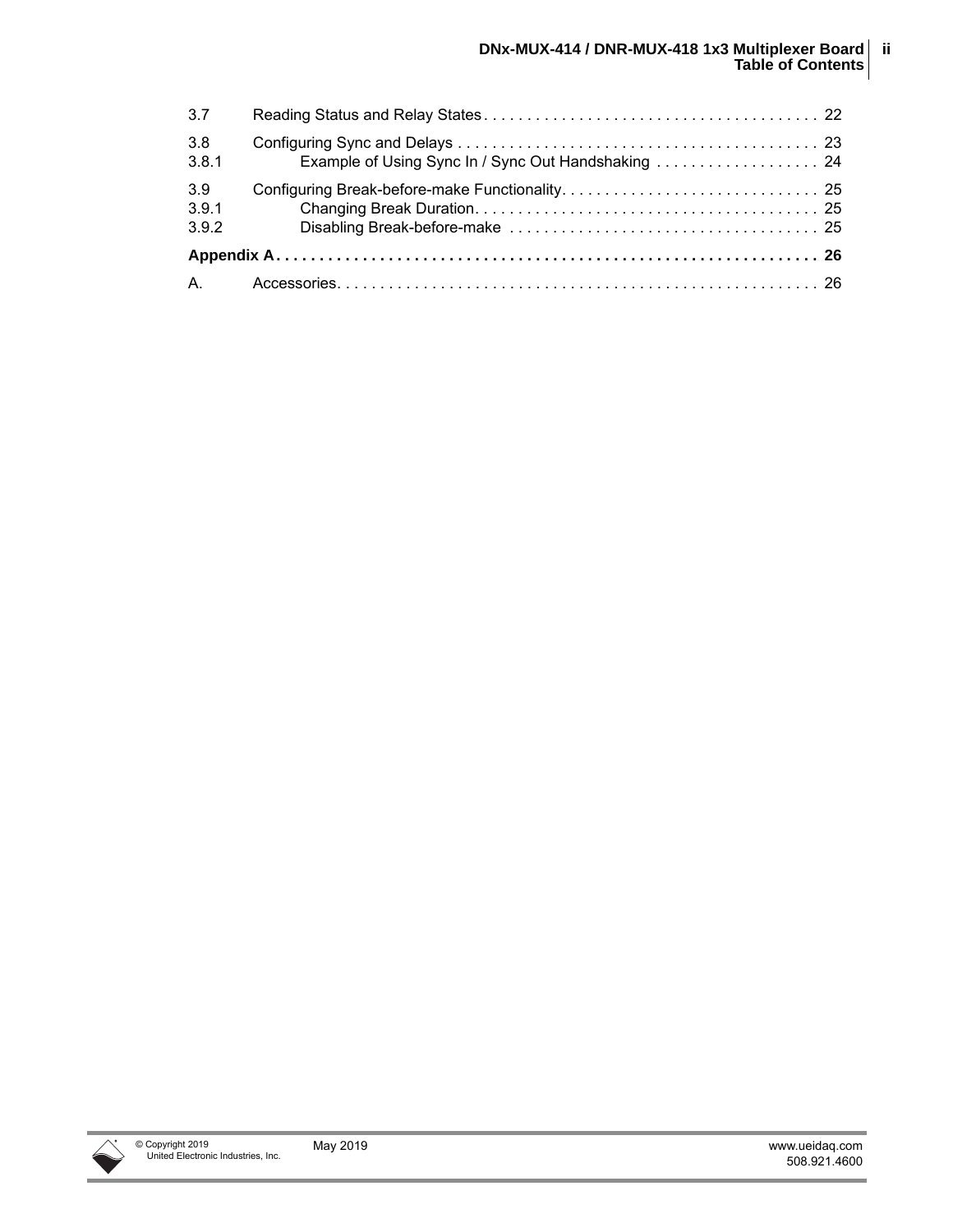## **List of Figures**

| $1 - 1$ |  |
|---------|--|
| $1 - 2$ |  |
| $1 - 3$ |  |
| $1 - 4$ |  |
| $1 - 5$ |  |
|         |  |
|         |  |
|         |  |
|         |  |
|         |  |

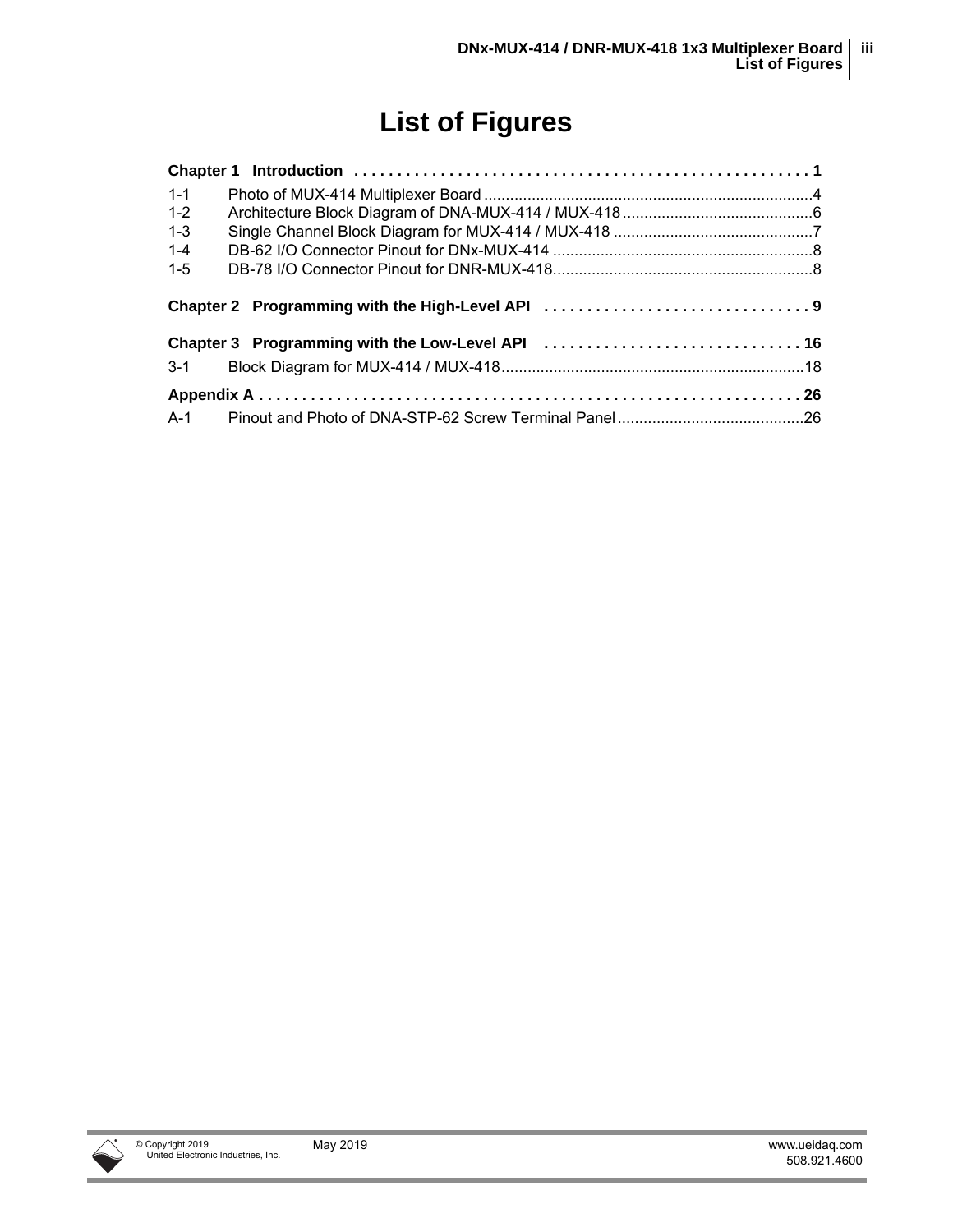## <span id="page-5-0"></span>**Chapter 1 Introduction**

This document outlines the feature set and use of the DNx-MUX-414 and DNR-MUX-418 boards.

MUX-414 / MUX-418 boards are 1x3 multiplexer / cross point switch interface modules, for interfacing with switching and digital control applications.

**NOTE:** The DNR-MUX-418 is designed for use with UEI's RACKtangle chassis and is not available for FLATRACK or Cube chassis. The DNx-MUX-414 boards are designed for use with all UEI chassis.

This chapter includes the following sections:

- **•** [Organization of Manual](#page-5-1) [\(Section 1.1\)](#page-5-1)
- **•** [Manual Conventions \(Section 1.2\)](#page-6-0)
- **•** [MUX-414 / MUX-418 Board Overview \(Section 1.3](#page-7-0))
- **•** [Features](#page-8-1) [\(Section 1.4\)](#page-8-1)
- **•** [Indicators](#page-8-2) ([Section 1.5\)](#page-8-2)
- **•** [Specification \(Section 1.6\)](#page-9-0)
- **•** [Device Architecture](#page-10-0) [\(Section 1.7\)](#page-10-0)
- **•** [Connectors and Wiring \(Pinout\)](#page-12-0) ([Section 1.8](#page-12-0))

This *MUX-414-418 User Manual* is organized as follows:

#### <span id="page-5-2"></span><span id="page-5-1"></span>**1.1 Organization of Manual**

#### **• Introduction**

This chapter provides an overview of DNx-MUX-414 and DNR-MUX-418 1x3 multiplexer / cross point switch board features, device architecture, connectivity, and logic.

- **Programming with the High-Level API** This chapter provides an overview of how to create a session, configure the session, and interpret results on the MUX-414 / MUX-418 series boards for programming with the high-level Framework.
- **Programming with the Low-Level API** This chapter provides an overview of low-level API commands for configuring and using the MUX-414 / MUX-418.
- **Appendix A Accessories** This appendix provides a list of accessories available for use with the DNx-MUX-414 and DNR-MUX-418 boards.
- **Index**
	- This is an alphabetical listing of the topics covered in this manual.

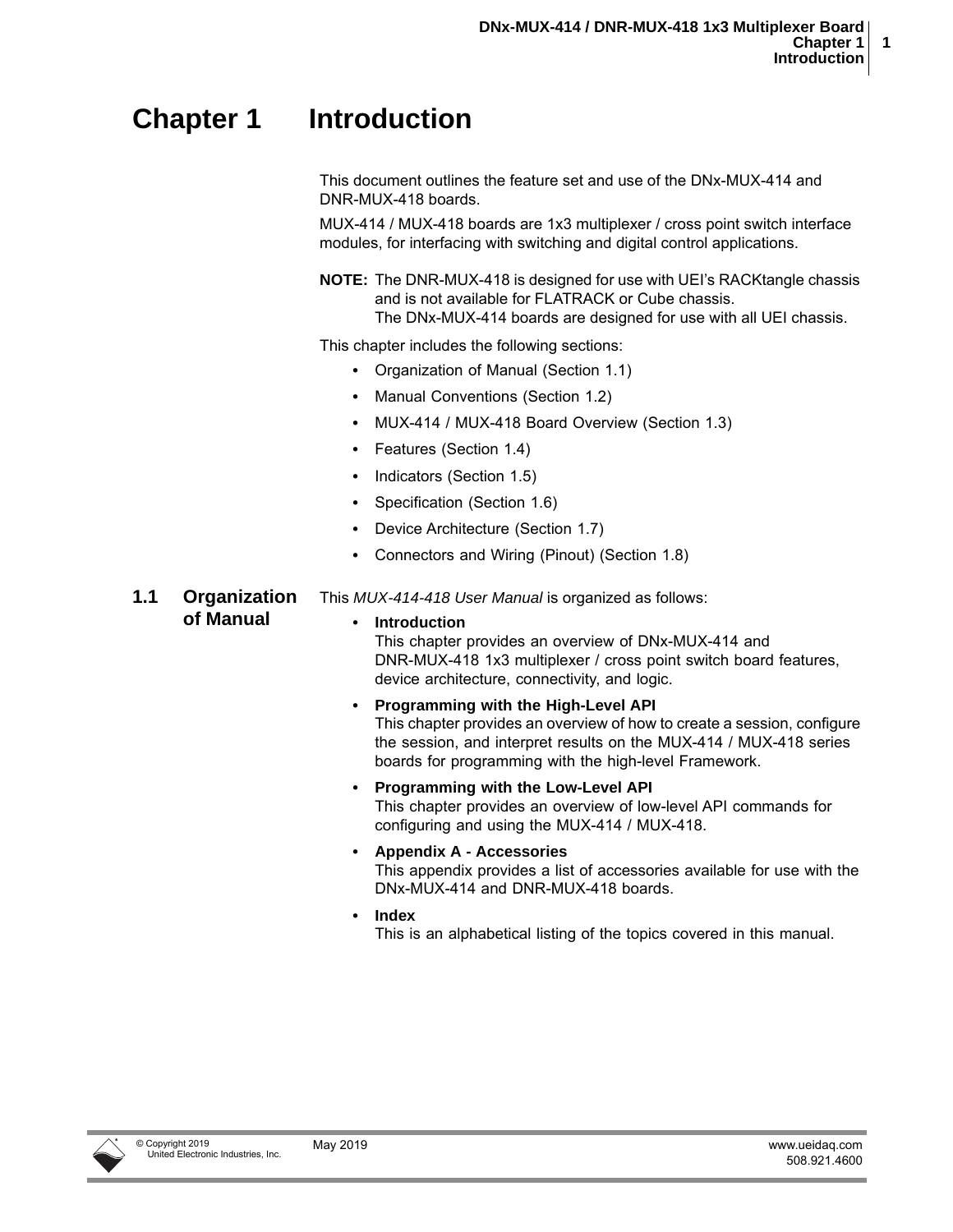#### <span id="page-6-1"></span><span id="page-6-0"></span>**1.2 Manual Conventions**

To help you get the most out of this manual and our products, please note that we use the following conventions:



*Tips are designed to highlight quick ways to get the job done or to reveal good ideas you might not discover on your own.*

**NOTE:** Notes alert you to important information.



*CAUTION! Caution advises you of precautions to take to avoid injury, data loss, and damage to your boards or a system crash.*

Text formatted in **bold** typeface generally represents text that should be entered verbatim. For instance, it can represent a command, as in the following example: "You can instruct users how to run setup using a command such as **setup.exe**."

**Bold** typeface will also represent field or button names, as in "Click **Scan Network**."

Text formatted in fixed typeface generally represents source code or other text that should be entered verbatim into the source code, initialization, or other file.

#### **Before you begin:**



*Before plugging any I/O connector into the Cube or RACK chassis, be sure to remove power from all field wiring. Failure to do so may cause severe damage to the equipment.*

#### *No HOT SWAP*



Always turn POWER OFF before performing maintenance on a UEI system. Failure to observe this warning may result in damage to the equipment and possible injury to personnel.

#### *Usage of Terms*



Throughout this manual, the term "Cube" refers to either a PowerDNA Cube product or to a PowerDNR RACKtangle™ rack mounted system, whichever is applicable. The term DNR is a specific reference to the RACKtangle, DNA to the PowerDNA I/O Cube, and DNx to refer to both.

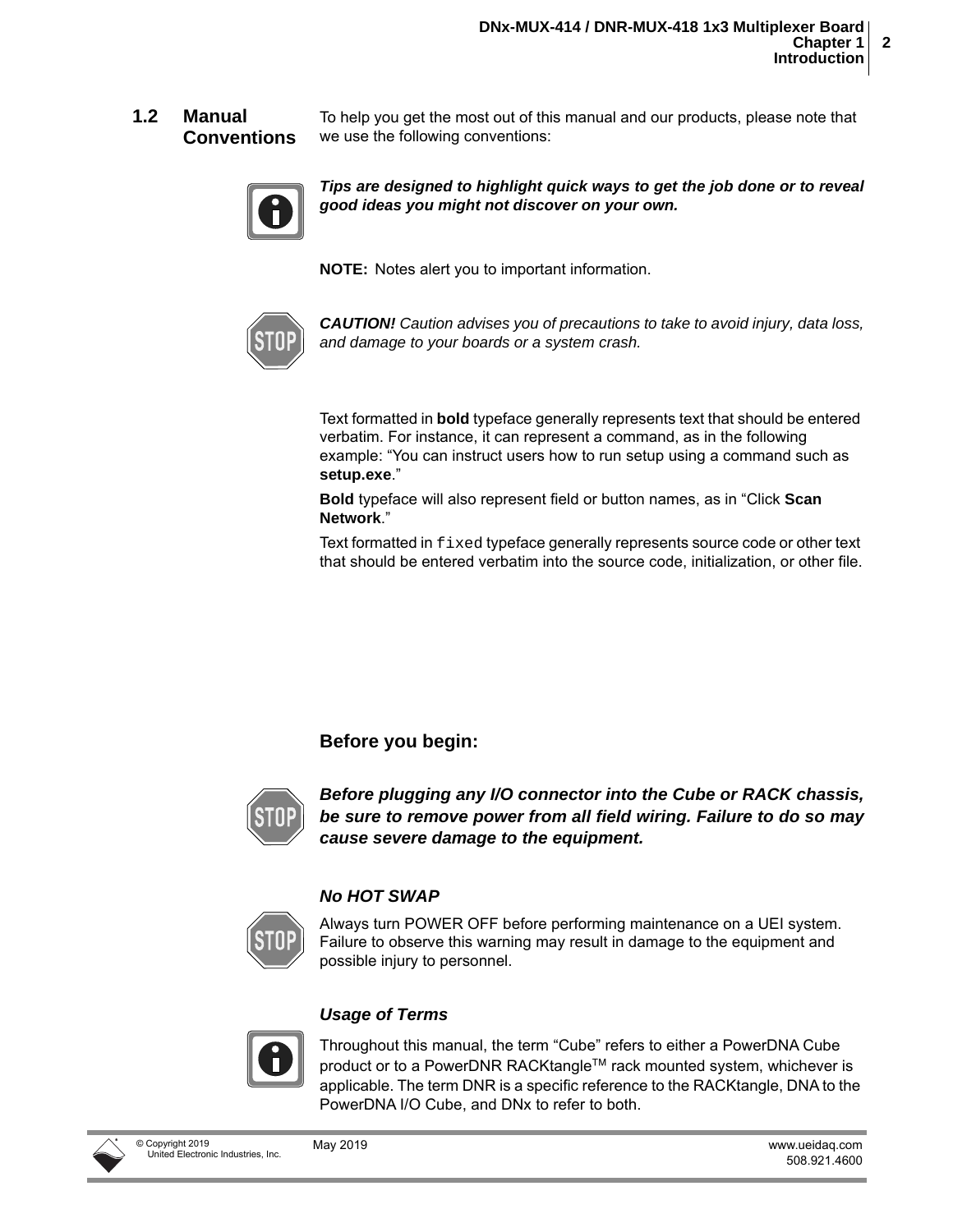<span id="page-7-6"></span><span id="page-7-5"></span><span id="page-7-4"></span><span id="page-7-3"></span><span id="page-7-2"></span><span id="page-7-1"></span><span id="page-7-0"></span>**1.3 MUX-414 / MUX-418 Board Overview** The **DNx-MUX-414** boards provide 14 independent 1 x 3 switches for use with UEI Cube and RACK systems. The DNA-MUX-414, DNR-MUX-414, and DNF-MUX-414 board versions are compatible with the UEI Cube, RACKtangle, and FLATRACK respectively. All board versions are functionally identical except for the mounting hardware. The DNA version is designed to stack in a Cube chassis. The DNR/F versions are designed to plug into the backplane of a RACK chassis. The **DNR-MUX-418** boards provide 18 independent 1 x 3 switches for use with UEI RACKtangle and HalfRACK systems. MUX-414 / MUX-418 boards are designed for use in a wide variety of switching and digital control applications. **1.3.1 Multiplexing Modes** Each channel provides a "common" terminal connected to three independent SPST (Form A) contacts. In a typical SIL application, this allows each flight computer signal to be connected to the actual trainer, a simulated device, a third test or error signal, or left open to simulate a broken wire or other open circuit condition. **1.3.2 Switch Conditions**  Each channel is capable of switching voltages up to ±48 VDC, AC waveforms with peaks less than  $\pm 48$  VDC or sinusoidal signals up to 34 V<sub>rms</sub>. Each channel is rated for continuous operation at 1 A DC or AC rms (at -40 to 85°C) with a switch resistance of less than 0.2  $\Omega$  (typical, not including external cables). All relays default to "open" on power up/reset. Switching rates up to 250 Hz are supported, and all channels default to breakbefore-make relay operation. **1.3.3 Synchronization Input and Output Pins** MUX-414 / MUX-418 boards can synchronize relay switching via the sync in pin and sync out pins. The sync out pin can be configured to change state when programming a relay state change, and the sync in pin can be configured to delay the switching of relays until the sync in pulses. Wiring the sync out pin of the final board configured with the sync in pins of multiple MUX-414 / MUX-418 boards allows hardware synchronization of relay switching on all outputs. **1.3.4 Diagnostic Capabilities**  Users have the capability of reading onboard 2.5 V and 3.3 V supply levels, as well as onboard temperatures. Users can also read back the current state of each relay. **1.3.5 Isolation & Over-voltage Protection** Each board provides 350 VDC isolation between channels, as well as between the board, chassis and other installed I/O boards. **1.3.6 Support Accessories** All **DNx-MUX-414** connections are made through a 62-pin D connector. Users may also connect the boards to our DNA-STP-62 screw terminal panel via the DNA-CBL-62 cables. The cables are fully shielded and are available in 1, 3, 6, 10 and 20 foot lengths. All **DNx-MUX-418** connections are made through a 78-pin D connector. Users may connect the boards to our DNA-STP-78 screw terminal panel via the DNA-CBL-78 cables. The cables are fully shielded and are available in 3 and 10 foot lengths.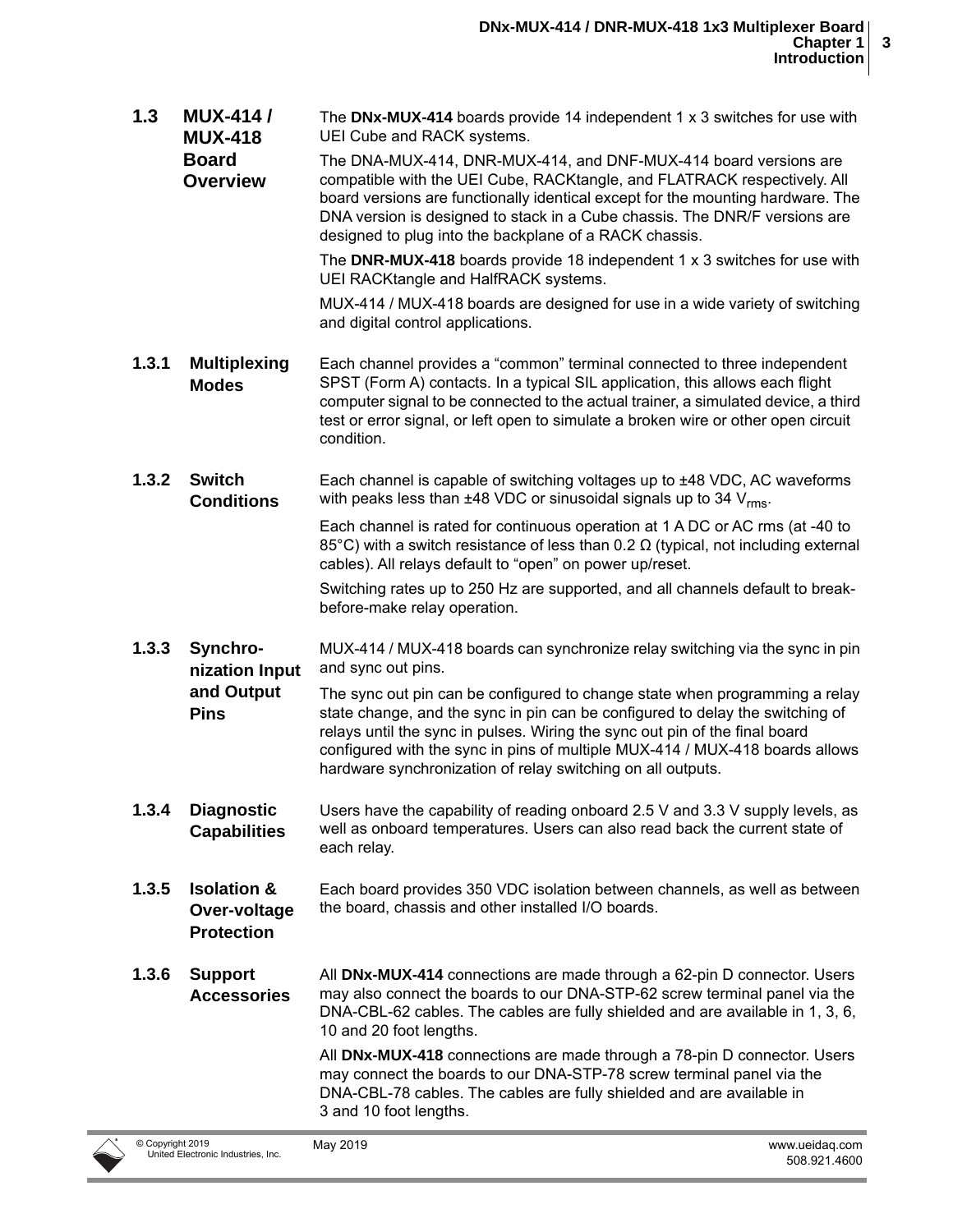<span id="page-8-0"></span>

| 1.3.7 | <b>Software</b> | The MUX-414 / MUX-418 series includes software drivers supporting all popular |
|-------|-----------------|-------------------------------------------------------------------------------|
|       | <b>Support</b>  | operating systems including: Windows, Linux, QNX, VXWorks, RTX, and other     |
|       |                 | popular Real-Time Operating Systems. Windows users may use the UEIDAQ         |
|       |                 | Framework which provides a simple and complete software interface to all      |
|       |                 | popular Windows programming languages and data acquisition and control        |
|       |                 | applications (e.g. LabVIEW, MATLAB).                                          |

#### <span id="page-8-1"></span>**1.4 Features** The MUX-414 / MUX-418 board provides the following features:

- **•** DNx-MUX-14: 14 fully isolated 1 x 3 channel multiplexer/switch DNR-MUX-18: 18 fully isolated 1 x 3 channel multiplexer/switch
- ±48 VDC / 34 V<sub>rms</sub> (sinusoidal) maximum operating voltage
- **•** 0.2 Ohm resistance (not including cabling)
- **•** 1 A continuous load current rating (at -40 to 85°C)
- **•** 3 A surge current (<100 mS)
- **•** 250 Hz update rate
- **•** All switches Normally Off power up / reboot state
- 350 V<sub>AC</sub> isolation

#### <span id="page-8-2"></span>**1.5 Indicators** The MUX-414 / MUX-418 indicators are described in **[Table 1-1](#page-8-4)** and illustrated in **[Figure 1-1](#page-8-3)**.

<span id="page-8-4"></span>*Table 1-1 MUX-414 / MUX-418 Indicators*

| <b>LED Name</b> | <b>Description</b>                                                                                                   |  |  |  |  |  |
|-----------------|----------------------------------------------------------------------------------------------------------------------|--|--|--|--|--|
| <b>RDY</b>      | Indicates board is powered up and operational                                                                        |  |  |  |  |  |
| <b>STS</b>      | Indicates which mode the board is running in:                                                                        |  |  |  |  |  |
|                 | OFF: Configuration mode (e.g., configuring channels,<br>running in point-by-point mode)<br><b>ON:</b> Operation mode |  |  |  |  |  |



<span id="page-8-3"></span>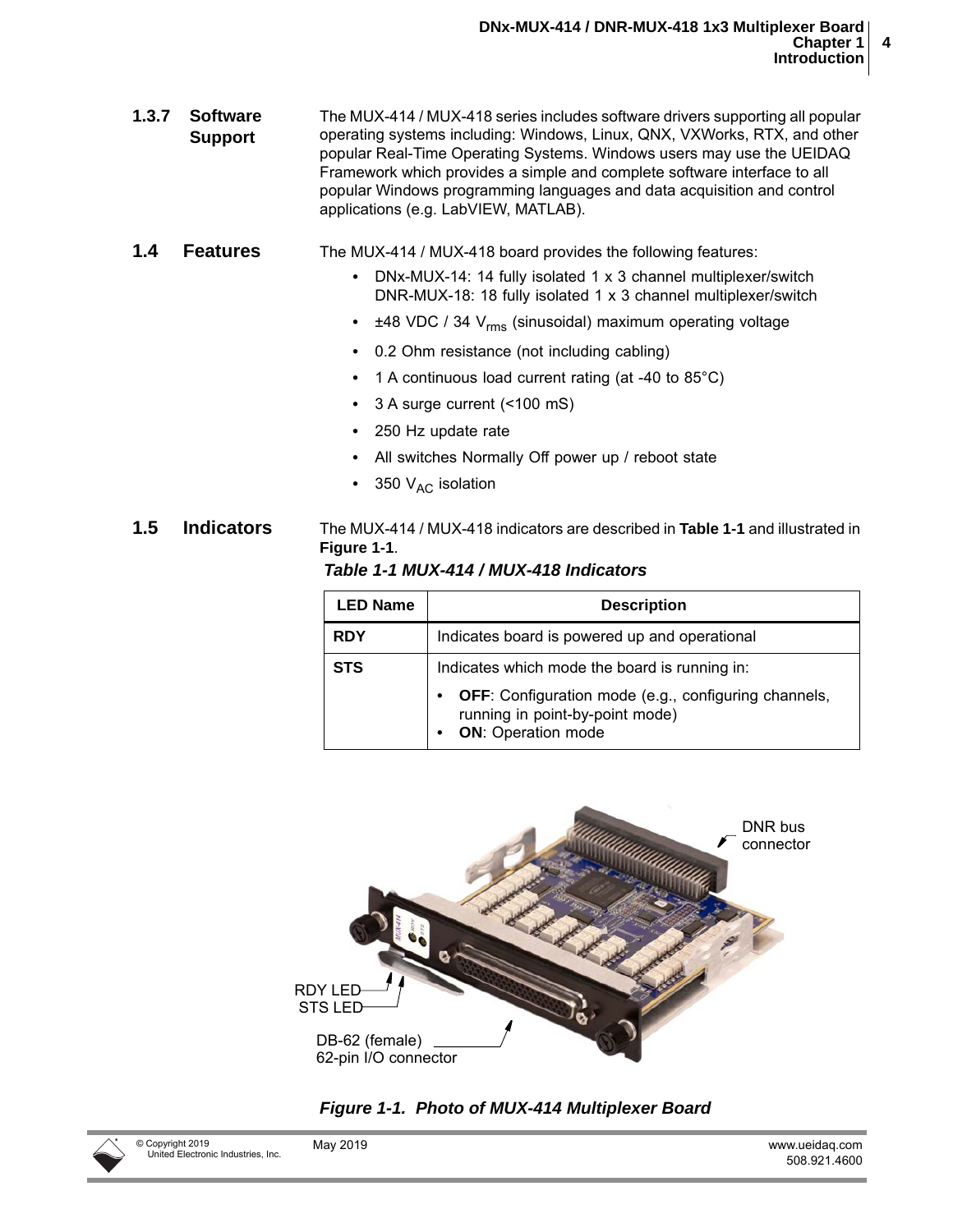<span id="page-9-0"></span>**1.6 Specification** The technical specifications for the MUX-414 are listed in **[Table 1-2](#page-9-1)**, and technical specifications for the MUX-418 are listed in **[Table 1-3](#page-10-2)**.

<span id="page-9-2"></span>

| Output configuration       | 14 independent 1 x 3 switches                     |  |  |
|----------------------------|---------------------------------------------------|--|--|
| Output specifications      |                                                   |  |  |
| Rated Load (continuous)    | 1 A (-40 to +85°C) 2 A (-40 to +25°C)             |  |  |
| Rated Load (peak)          | $3 A < 0.1$ second                                |  |  |
| Max Operating Voltage      | 48 VDC, 48 V peak in AC waveforms,                |  |  |
|                            | 34 Vrms (sinusoidal signals)                      |  |  |
| Absolute Max Voltage       | 55 VDC                                            |  |  |
| Contact type               | Solid State                                       |  |  |
| Contact ON impedance       | 0.2 Ohm typical, 0.25 Ohm max (at the I/O         |  |  |
|                            | connector)                                        |  |  |
| Contact OFF impedance      | $>100$ MOhm                                       |  |  |
| Off Leakage Current        | < 5 nA typical, <3 µA max over full temp range    |  |  |
| Max update rate            | 250 Hz (including break-before-make timing)       |  |  |
| Turn-Off Time              | <0.2 mS typical (1 mS max)                        |  |  |
| Turn-On Time               | < 0.45 mS typical (2 mS max)                      |  |  |
| Power up / reboot state    | All Switches Off                                  |  |  |
| Sync in/out specifications |                                                   |  |  |
| Sync in High Voltage       | $2.8V$ min                                        |  |  |
| Sync in Low Voltage        | $1.0V$ max                                        |  |  |
| Sync out High Voltage      | 3.55 V min / 4.0 V max @ 3 mA                     |  |  |
| Sync out Low Voltage       | 0.4 V max @ 3 mA                                  |  |  |
| Power dissipation          | < 5 W                                             |  |  |
| Isolation                  | 350 Vrms                                          |  |  |
| Isolation resistance       | >1 GOhm                                           |  |  |
| Operating Temp. Range      | Tested -40 to $+85$ °C                            |  |  |
| <b>Operating Humidity</b>  | 95%, non-condensing                               |  |  |
| Vibration IEC 60068-2-6    | 5 g, 10-500 Hz, sinusoidal                        |  |  |
| IEC 60068-2-64             | 5 g (rms), 10-500 Hz, broad-band random           |  |  |
| Shock<br>IEC 60068-2-27    | 50 g, 3 ms half sine, 18 shocks @ 6 orientations  |  |  |
|                            | 30 g, 11 ms half sine, 18 shocks @ 6 orientations |  |  |

<span id="page-9-1"></span>*Table 1-2. DNx-MUX-414 Technical Specifications* **p**

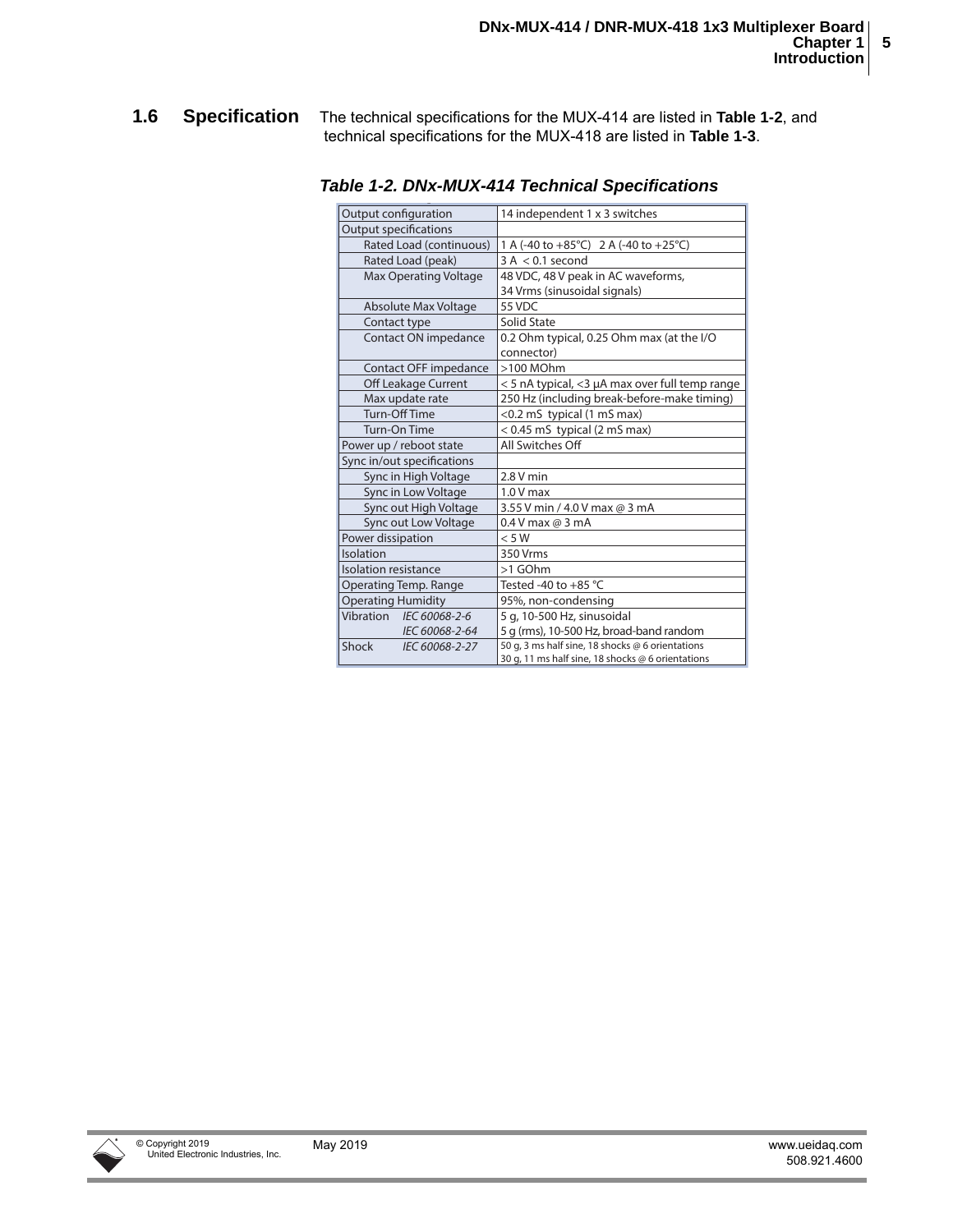<span id="page-10-5"></span>

| Output configuration         | 18 independent 1 x 3 switches                     |  |  |
|------------------------------|---------------------------------------------------|--|--|
| <b>Output specifications</b> |                                                   |  |  |
| Rated Load (continuous)      | 1A (-40 to +85°C) 2A (-40 to +25°C)               |  |  |
| Rated Load (peak)            | $3 A < 0.1$ second                                |  |  |
| Max Operating Voltage        | 48 VDC, 48V peak in AC waveforms,                 |  |  |
|                              | 34 Vrms (sinusoidal signals)                      |  |  |
| <b>Absolute Max Voltage</b>  | 55 VDC                                            |  |  |
| Contact type                 | Solid State                                       |  |  |
| Contact ON impedance         | 0.2 Ohm typical, 0.25 Ohm max (at the I/O         |  |  |
|                              | connector)                                        |  |  |
| Contact OFF impedance        | $>100$ MOhm                                       |  |  |
| Off Leakage Current          | 5 nA typical, 3 µA max over full temp range       |  |  |
| Max update rate              | 250 Hz (including break-before-make timing)       |  |  |
| <b>Turn-Off Time</b>         | <0.2 mS typical (1 mS max)                        |  |  |
| Turn-On Time                 | < 0.45 mS typical (2 mS max)                      |  |  |
| Power up / reboot state      | All Switches Off                                  |  |  |
| Sync in/out specifications   |                                                   |  |  |
| Sync in High Voltage         | $2.8V$ min                                        |  |  |
| Sync in Low Voltage          | $1.0V$ max                                        |  |  |
| Sync out High Voltage        | 3.55 V min / 4.0 V max @ 3 mA                     |  |  |
| Sync out Low Voltage         | 0.4 V max @ 3 mA                                  |  |  |
| Power dissipation            | < 5 W not including output switches               |  |  |
| Isolation                    | 350 Vrms                                          |  |  |
| Isolation resistance         | >1 GOhm                                           |  |  |
| Operating Temp. Range        | Tested -40 to +85 $°C$                            |  |  |
| <b>Operating Humidity</b>    | 95%, non-condensing                               |  |  |
| Vibration IEC 60068-2-6      | 5 g, 10-500 Hz, sinusoidal                        |  |  |
| IEC 60068-2-64               | 5 g (rms), 10-500 Hz, broad-band random           |  |  |
| Shock<br>IEC 60068-2-27      | 50 g, 3 ms half sine, 18 shocks @ 6 orientations  |  |  |
|                              | 30 g, 11 ms half sine, 18 shocks @ 6 orientations |  |  |
| <b>MTBF</b>                  | >400,000 hours                                    |  |  |

#### <span id="page-10-2"></span>*Table 1-3. DNR-MUX-418 Technical Specifications*

#### <span id="page-10-0"></span>**1.7 Device Architecture**

<span id="page-10-3"></span>The MUX-414 / MUX-418 supports 14 and 18 independent 1x3 switches respectively.

A block diagram of the MUX-414 / MUX-418 is shown below:



<span id="page-10-4"></span><span id="page-10-1"></span>*Figure 1-2. Architecture Block Diagram of DNA-MUX-414 / MUX-418*

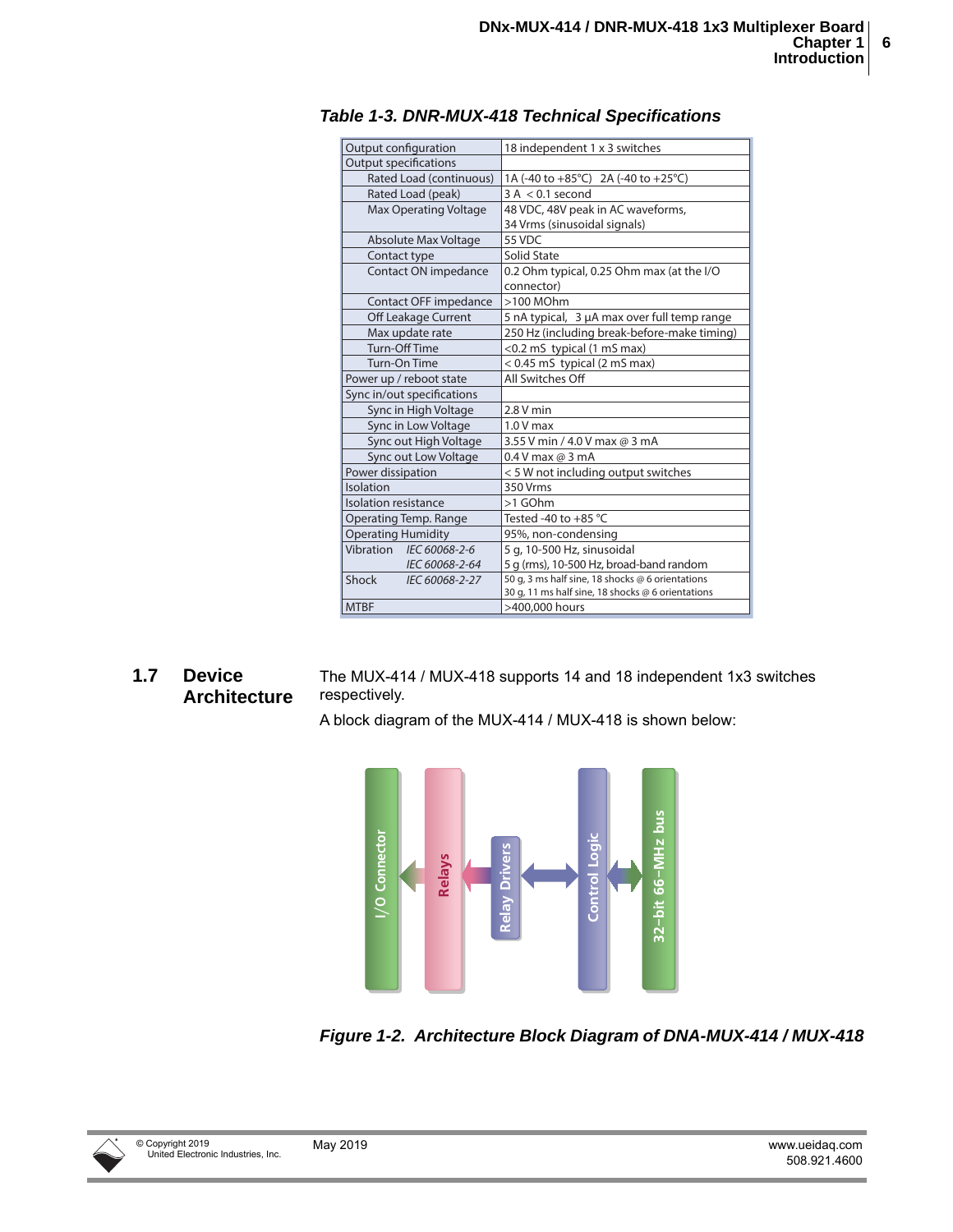<span id="page-11-0"></span>**1.7.1 Input Circuitry** Each channel provides a common (COM) terminal connected to three independent SPST "A"/"B"/"C" (Form A) contacts. Refer to **[Figure 1-3](#page-11-3)** below for a simplified block diagram of channel muxing.



Contacts for A, B and C are independently programmable.

#### <span id="page-11-3"></span>*Figure 1-3. Single Channel Block Diagram for MUX-414 / MUX-418*

<span id="page-11-2"></span><span id="page-11-1"></span>**1.7.2 Controlling Multiplexers** Channel relays are opened or closed based on a single write, written as a port. This means that each channel can have "A", "B", "C" or "none" closed independently, but when you write the configuration state, all 14 / 18 channels are written at once as a group. By default, when users write new relay states, all closed relays open before new relay states are closed. This break-before-make functionality is userconfigurable. Users can disable this feature, as well as program a delay in microseconds for how long the contacts will be open before new connections are made. **1.7.3 Synchronization I/O** Users have access to synchronization functionality via a sync in pin on the DB connector and sync out functionality via a sync out pin on the DB connector or via internal chassis bus lines. The sync out functionality can be enabled to change state when programming a relay state change. The pulse width and level of the pulse is user configurable. The sync in functionality can be enabled, which delays relay state changes until a pulse is received on the sync in pin. Triggering on a level or edge change, as

well as the polarity (high/rising or low/falling) is user configurable.

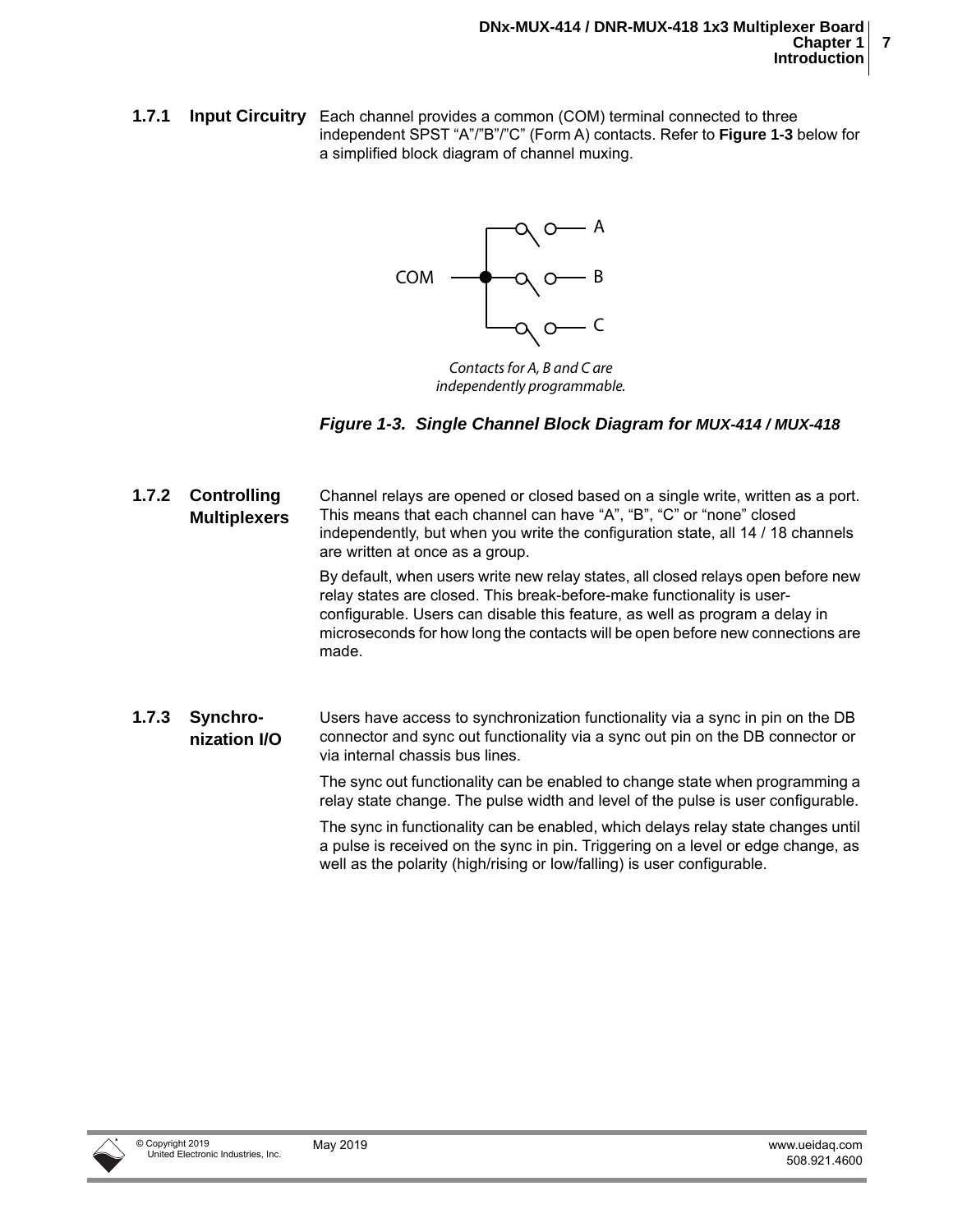**SHIELD**

499

<span id="page-12-0"></span>**1.8 Connectors and Wiring (Pinout) [Figure 1-4](#page-12-1)** shows the pinout of the 62-pin female connector of the MUX-414.

<span id="page-12-3"></span>

|                |             | OTE: "Pins marked 'rsvd' should be left open. |            |             |                 |
|----------------|-------------|-----------------------------------------------|------------|-------------|-----------------|
|                |             |                                               |            |             |                 |
| 42             |             |                                               |            |             |                 |
|                | 62          |                                               |            |             | $\overline{43}$ |
| Pin            | Signal      | Pin                                           | Signal     | Pin         | -S              |
|                | ch 11-A     | 22                                            | ch 11-com  | 43          | C               |
| $\overline{2}$ | ch 13 - B   | 23                                            | ch 13 - C  | 44          | C               |
| 3              | ch 13 - A   | 24                                            | ch 13 -com | 45          | C               |
| 4              | ch 12 - B   | 25                                            | ch 12 - C  | 46          | C               |
| 5              | sync out    | 26                                            | sync gnd   | 47          | S               |
| c              | $ch$ 10 $D$ | דר                                            | 5.10C      | $\Lambda$ O | $\mathbf{r}$    |

**NOTE:** \*Pins marked 'rsvd' should be left open.

| Pin | Signal     | Pin | Signal      | Pin | Signal        |
|-----|------------|-----|-------------|-----|---------------|
| 1   | ch 11-A    | 22  | ch 11-com   | 43  | ch 11 -C      |
| 2   | ch 13 -B   | 23  | ch 13 - C   | 44  | ch 11 -B      |
| 3   | ch 13 - A  | 24  | ch 13 - com | 45  | ch 12 - A     |
| 4   | ch 12 -B   | 25  | ch 12 - C   | 46  | ch 12 - com   |
| 5   | sync out   | 26  | sync gnd    | 47  | sync $+3.75V$ |
| 6   | ch 10 -B   | 27  | ch 10 -C    | 48  | sync in       |
| 7   | ch 10 - A  | 28  | ch 10-com   | 49  | ch 9 - A      |
| 8   | ch 9 -B    | 29  | ch 9 -C     | 50  | ch 9-com      |
| 9   | ch 8 -B    | 30  | ch 8 -C     | 51  | ch 8 - A      |
| 10  | $ch 7 - B$ | 31  | ch 7 -C     | 52  | ch 8 -com     |
| 11  | ch 7 -A    | 32  | ch 7 -com   | 53  | ch 6 - A      |
| 12  | $ch 6-B$   | 33  | ch 6 -C     | 54  | ch 6 -com     |
| 13  | ch 5 -B    | 34  | $ch 5 - C$  | 55  | ch 2 -C       |
| 14  | ch 5 - A   | 35  | ch 5 -com   | 56  | ch 2 -B       |
| 15  | $ch 2 - A$ | 36  | ch 2 -com   | 57  | ch 1 - A      |
| 16  | ch 1 -B    | 37  | $ch 1 - C$  | 58  | ch 1-com      |
| 17  | $ch 4-B$   | 38  | $ch 4-C$    | 59  | ch 4 - A      |
| 18  | $ch3-B$    | 39  | $ch3-C$     | 60  | ch 4 -com     |
| 19  | $ch3-A$    | 40  | ch 3 -com   | 61  | $ch 0 - A$    |
| 20  | ch 0 -B    | 41  | ch 0 -C     | 62  | ch 0 -com     |
| 21  | rsvd*      | 42  | rsvd*       |     |               |

<span id="page-12-1"></span>

**[Figure 1-5](#page-12-2)** shows the pinout of the 78-pin female connector of the MUX-418:

|          |                     |           |                      | $^{20}$ o o o o o o o o o o o o o o o o o $^{1}$<br>000000000000000000<br>00000000000000000000 | $_{78}$ o o o o o o o o o o o o o o o o o $_{60}$ |           |                     |
|----------|---------------------|-----------|----------------------|------------------------------------------------------------------------------------------------|---------------------------------------------------|-----------|---------------------|
|          |                     |           |                      |                                                                                                |                                                   |           |                     |
| Pin<br>1 | Signal<br>ch 17 - A | Pin<br>21 | Signal<br>ch 11 - A  | Pin<br>40                                                                                      | Signal<br>ch 11 - Com                             | Pin<br>60 | Signal<br>ch 11 - C |
| 2        | ch 17 - B           | 22        | ch 13 - B            | 41                                                                                             | ch 13 - C                                         | 61        | ch 11 -B            |
| 3        | ch 17 -C            | 23        | ch 13 - A            | 42                                                                                             | ch 13 - Com                                       | 62        | ch 12 -A            |
| 4        | ch 17 - Com         | 24        | ch 12 - B            | 43                                                                                             | ch 12 - C                                         | 63        | ch 12 - Com         |
| 5        | ch 16 - A           | 25        |                      | 44                                                                                             | sync gnd                                          | 64        | sync $+3.75V$       |
| 6        | ch 16 -B            | 26        | sync out<br>ch 10 -B | 45                                                                                             | ch 10 -C                                          | 65        | sync in             |
| 7        | ch 16 - C           | 27        | ch 10 - A            | 46                                                                                             | ch 10 - Com                                       | 66        | ch 9 - A            |
| 8        | ch 16 - Com         | 28        | $ch9-B$              | 47                                                                                             | $ch 9 - C$                                        | 67        | ch 9 - Com          |
| 9        | ch 15 - A           | 29        | $ch 8-B$             | 48                                                                                             | $ch 8 - C$                                        | 68        | ch 8 - A            |
| 10       | ch 15 -B            | 30        | $ch 7 - B$           | 49                                                                                             | $ch 7-C$                                          | 69        | ch 8 - Com          |
| 11       | ch 15 - C           | 31        | $ch 7 - A$           | 50                                                                                             | ch 7 - Com                                        | 70        | ch 6 -A             |
| 12       | ch 15 - Com         | 32        | $ch 6-B$             | 51                                                                                             | ch $6 - C$                                        | 71        | ch 6 - Com          |
| 13       | ch 14 - A           | 33        | ch 5 -B              | 52                                                                                             | $ch5 - C$                                         | 72        | $ch 2-C$            |
| 14       | ch 14 -B            | 34        | $ch5-A$              | 53                                                                                             | ch 5 - Com                                        | 73        | $ch 2-B$            |
| 15       | ch 14 - C           | 35        | $ch 2 - A$           | 54                                                                                             | ch 2 - Com                                        | 74        | ch 1 - A            |
| 16       | ch 14 - Com         | 36        | $ch 1 - B$           | 55                                                                                             | $ch 1 - C$                                        | 75        | ch 1 - Com          |
| 17       | ch 0 - Com          | 37        | $ch 4-B$             | 56                                                                                             | $ch 4-C$                                          | 76        | $ch$ 4 -A           |
| 18       | rsvd <sup>*</sup>   | 38        | $ch 3 - B$           | 57                                                                                             | $ch 3 - C$                                        | 77        | ch 4 - Com          |
| 19       | rsvd <sup>*</sup>   | 39        | ch 3 - A             | 58                                                                                             | ch 3 - Com                                        | 78        | ch 0 -A             |
| 20       | ch 0 -B             |           |                      | 59                                                                                             | $ch 0 - C$                                        |           |                     |

<span id="page-12-2"></span>*Figure 1-5. DB-78 I/O Connector Pinout for DNR-MUX-418*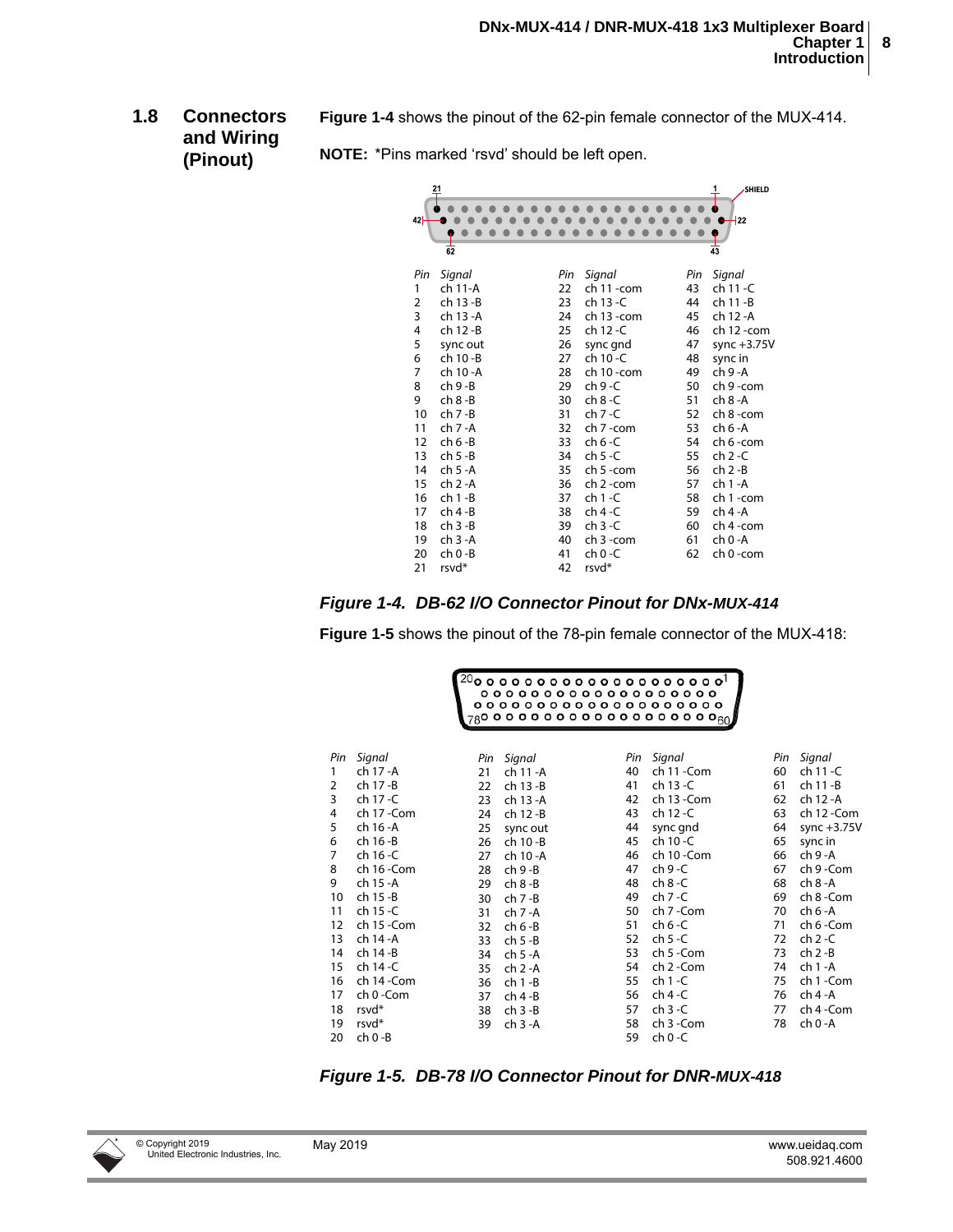## <span id="page-13-0"></span>**Chapter 2 Programming with the High-Level API**

<span id="page-13-3"></span>This chapter provides the following information about using the UeiDaq Framework High-Level API to control the MUX-414 / MUX-418:

- <span id="page-13-5"></span>**•** [Creating a Session \(Section 2.1\)](#page-13-1)
- **•** [Configuring Mux Port](#page-13-2) ([Section 2.2](#page-13-2))
- **•** [Configuring the Timing](#page-14-1) ([Section 2.3](#page-14-1))
- **•** [Configuring Sync Input / Sync Output](#page-15-0) ([Section 2.4](#page-15-0))
- **•** [Writing Data](#page-17-0) ([Section 2.5\)](#page-17-0)
- **•** [Monitoring Supply Voltage, Temperature & Status \(Section 2.6](#page-18-0))
- **•** [Monitoring Relay States & Status \(Section 2.7](#page-19-0))
- **•** [Cleaning-up the Session](#page-19-1) ([Section 2.8](#page-19-1))

UeiDaq Framework is object oriented and its objects can be manipulated in the same manner from different development environments, such as Visual C++, Visual Basic, or LabVIEW.

The following section focuses on the C++ API, but the concept is the same no matter what programming language you use.

Please refer to the "UeiDaq Framework User Manual" for more information on use of other programming languages.

#### <span id="page-13-4"></span><span id="page-13-1"></span>**2.1 Creating a Session** The Session object controls all operations on your PowerDNx device. The first task when programming using the high-level Framework is to create a session object:

// create a session object

CUeiSession muxSession;

<span id="page-13-2"></span>**2.2 Configuring Mux Port** You use a Mux session to configure MUX-414 / MUX-418 channels. All channels are configured as one port (mux0).

> The MUX-414 / MUX-418 provides break-before-make functionality, which defaults to opening all relays (A, B, and C) for a channel when opening or closing any one relay (A, B, or C). You can disable this break-before-make default functionality if you wish when creating the session.

The following call configures the mux port of a DNx-MUX-414 / MUX-418 set as device 1 with break-before-make functionality enabled.

// Configure session to write to port 0 on device 1

muxSession.CreateMuxPort("pdna://192.168.100.2/Dev1/mux0", true);

CreateMuxPort configures the following parameters:

**• breakBeforeMake:** true to enable break-before-make, false otherwise (boolean).

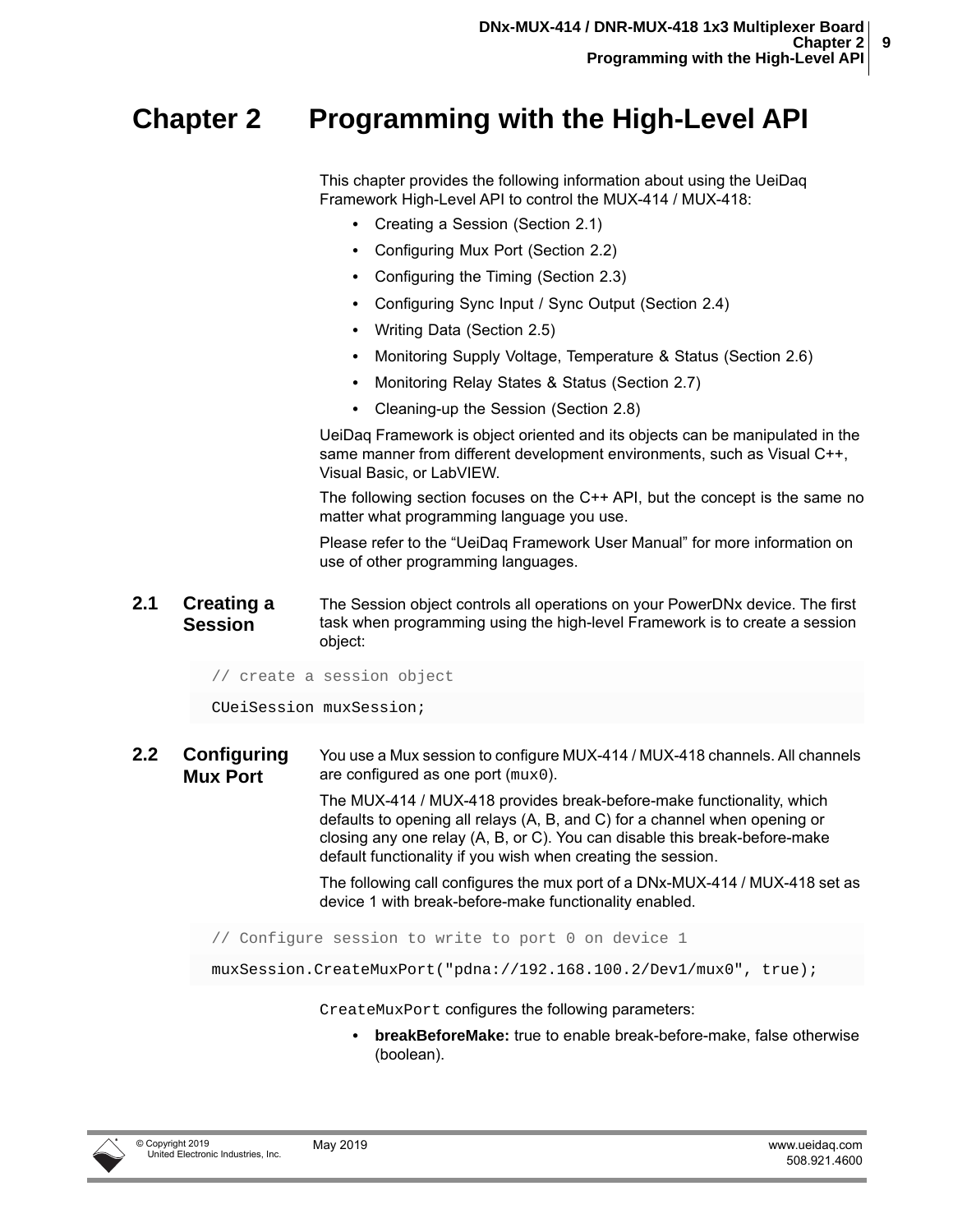<span id="page-14-0"></span>**2.2.1 Configuring Break-beforemake or Port**  Users can configure the delay that relays will stay open before closing (breakbefore-make delay), whether or not break-before-make functionality is enabled, and the delay before a new write will be accepted (port on delay).

**On Delay** By default, break-before-make circuitry is enabled, and the break delay is set to 250 µS. The default port on delay is 100 µS.

> To enable/disable break-before-make and/or program delays, you first get a pointer to the mux port object of the MUX-414 / MUX-418 board:

```
CUeiMuxPort* pChan =
   dynamic_cast<CUeiMuxPort *>(muxSession.GetChannel(0));
```
You can enable or disable break-before-make when you first create the channel (see [Section 2.2](#page-13-2) above) or by using the EnableBreakBeforeMake method.

The following example shows you how to turn break-before-make off using the EnableBreakBeforeMake method:

pChan->EnableBreakBeforeMake(false);

You can change the amount of time the A, B, and C relays for a channel open before they close with the Set Of fDelay method.

The following example sets the off delay to 350 µS:

```
pChan->SetOffDelay(350);
```
You can change the amount of time before a new write command will be accepted with the SetOnDelay method.

The following example sets the on delay to 150  $\mu$ S:

```
pChan->SetOnDelay(150);
```
<span id="page-14-1"></span>**2.3 Configuring the Timing** You can configure the MUX-414 / MUX-418 to run in simple mode (point by point).

> In simple mode, the delay between samples is determined by software on the host computer.

The following sample shows how to configure the simple mode. Please refer to the *UeiDaq Framework User Manual* to learn how to use other timing modes.

// configure timing for point-by-point (simple mode)

muxSession.ConfigureTimingForSimpleIO();

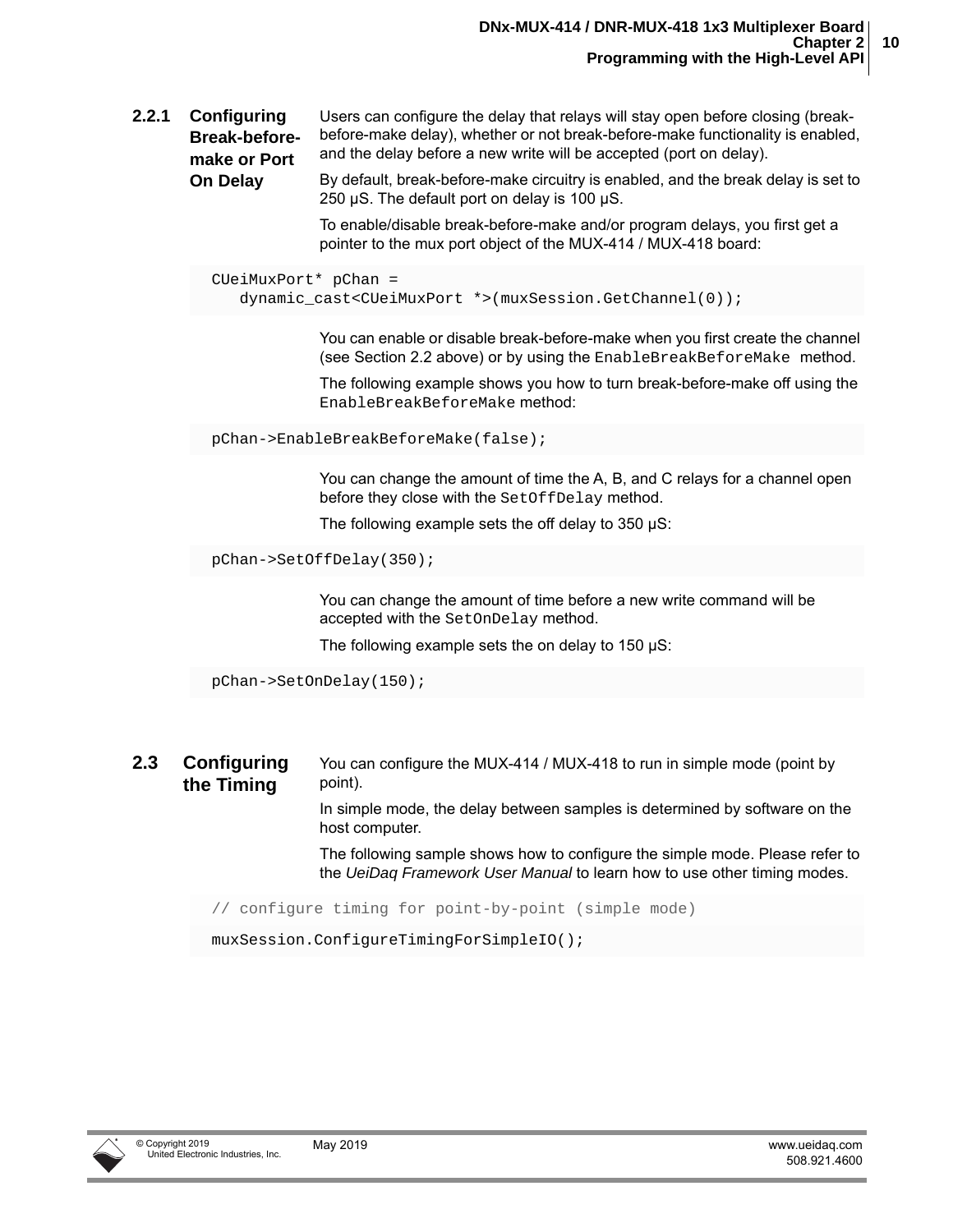<span id="page-15-0"></span>**2.4 Configuring Sync Input / Sync Output** Users can optionally configure the MUX-414 / MUX-418 to synchronize relay switching to use an external hardware trigger via the sync in pins. Alternatively, you can configure sync out pins to pulse on a relay write.

> As an example, you can use the sync out pin on one MUX-414 / MUX-418 to synchronize other MUX-414 / MUX-418 boards via their sync in pins.

To use this option, connect the sync out pin of the one board to the sync in pins of the others (and connect sync gnd of all boards).

In your application, program multiple MUX-414 / MUX-418 boards to turn channel relays on or off as needed, but configure the sync in flag to delay the actual hardware switching until those boards receive a synchronization pulse on their sync in pins. Then configure the MUX-414 / MUX-418 board that is controlling sync out to pulse its MUX-414 / MUX-418 sync output pin when its relay write is programmed.

<span id="page-15-1"></span>**2.4.1 Configure Sync Out** To program this, first get a pointer to the mux port object of the MUX-414 / MUX-418 board that you wish to configure the sync out pin for:

> CUeiMuxPort\* pChanOut = dynamic\_cast<CUeiMuxPort \*>(muxSessionOut.GetChannel(0));

> > Configure the sync output mode with the SetSyncOutputMode API. The following configures the sync out pin to pulse low when the relays are ready (otherwise it is high).:

pChanOut->SetSyncOutputMode(UeiMuxSyncOutputRelaysReadyPulse1);

| <b>Option Name</b>                                             | <b>Description</b>                                                                                                                          |
|----------------------------------------------------------------|---------------------------------------------------------------------------------------------------------------------------------------------|
| UeiMuxSyncOutputLogic0                                         | drive constant logic '0'                                                                                                                    |
| UeiMuxSyncOutputLogic1                                         | drive constant logic '1'                                                                                                                    |
| UeiMuxSyncOutputSyncLine0 through<br>UeiMuxSyncOutputSyncLine3 | driven by internal SYNC BUS[0] through [3]                                                                                                  |
| UeiMuxSyncOutputRelaysReadyPulse0                              | pulse logic '1' on "relays ready" for a pulse width duration<br>of programmed with SetSyncOutputPulseWidth<br>$(100 \mu s \text{ default})$ |
| UeiMuxSyncOutputRelaysReadyPulse1                              | pulse logic '0' on "relays ready" for a pulse width duration<br>of programmed with SetSyncOutputPulseWidth<br>$(100 \text{ µs}$ default)    |
| UeiMuxSyncOutputRelaysReadyLogic0                              | drive logic '0' while "relays ready" (UEI internal test mode)                                                                               |
| UeiMuxSyncOutputRelaysReadyLogic1                              | drive logic '1' while "relays ready" (UEI internal test mode)                                                                               |

SetSyncOutputMode accepts the following options for configuration:

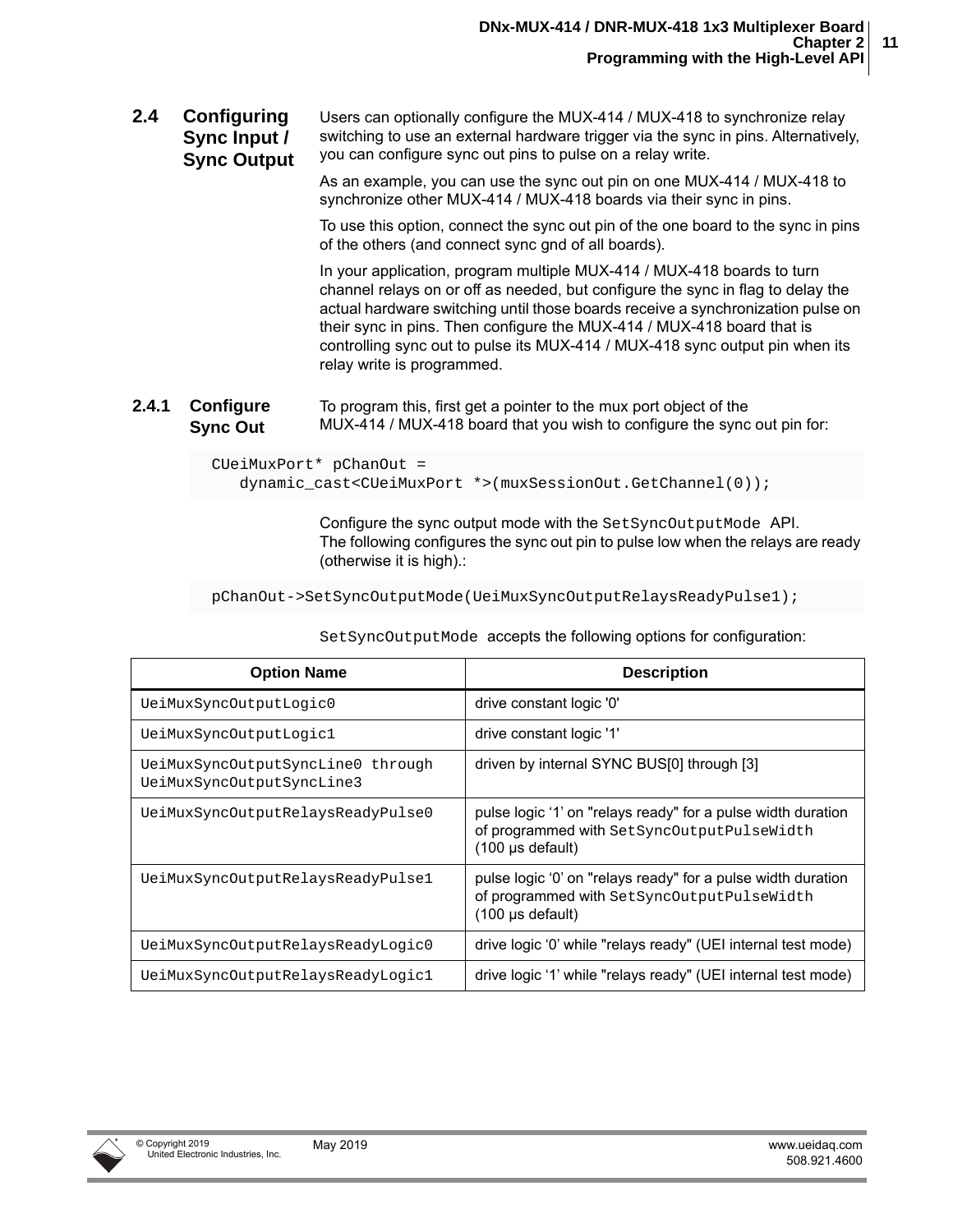You configure the sync out pulse width with the SetSyncOutputPulseWidth method. Note that the pulse width is only configurable when using the following sync modes:

- **•** UeiMuxSyncOutputRelaysReadyPulse0
- **•** UeiMuxSyncOutputRelaysReadyPulse1

In this example, we configure the sync out pin to pulse low for 1 ms when the relays are ready (otherwise it is high):

pChanOut->SetSyncOutputPulseWidth(1000);

SetSyncOutputPulseWidth accepts 1 µS, 10 µS, 100 µS, and 1000 µS options as the pulse width parameter.

#### <span id="page-16-0"></span>**2.4.2 Configure Sync In** To configure sync in, get the pointer(s) to the mux port object(s) of the MUX-414 / MUX-418 board(s) that you wish to configure the sync in pin(s) for.

To program this, first get a pointer to the mux port object of the MUX-414 / MUX-418 board that you wish to configure the sync in pin for:

CUeiMuxPort\* pChan = dynamic\_cast<CUeiMuxPort \*>(muxSession.GetChannel(0));

Enable sync in:

pChan->EnableSyncInput(true);

Configure the sync in circuitry to trigger the relay writes on a rising edge:

```
pChan->SetSyncInputEdgePolarity(UeiDigitalEdgeRising);
pChan->EnableSyncInputEdgeMode(true);
```
Accepted values for SetSyncInputEdgePolarity are:

- **•** UeiDigitalEdgeRising: Detect rising edge
- **•** UeiDigitalEdgeFalling: Detect falling edge

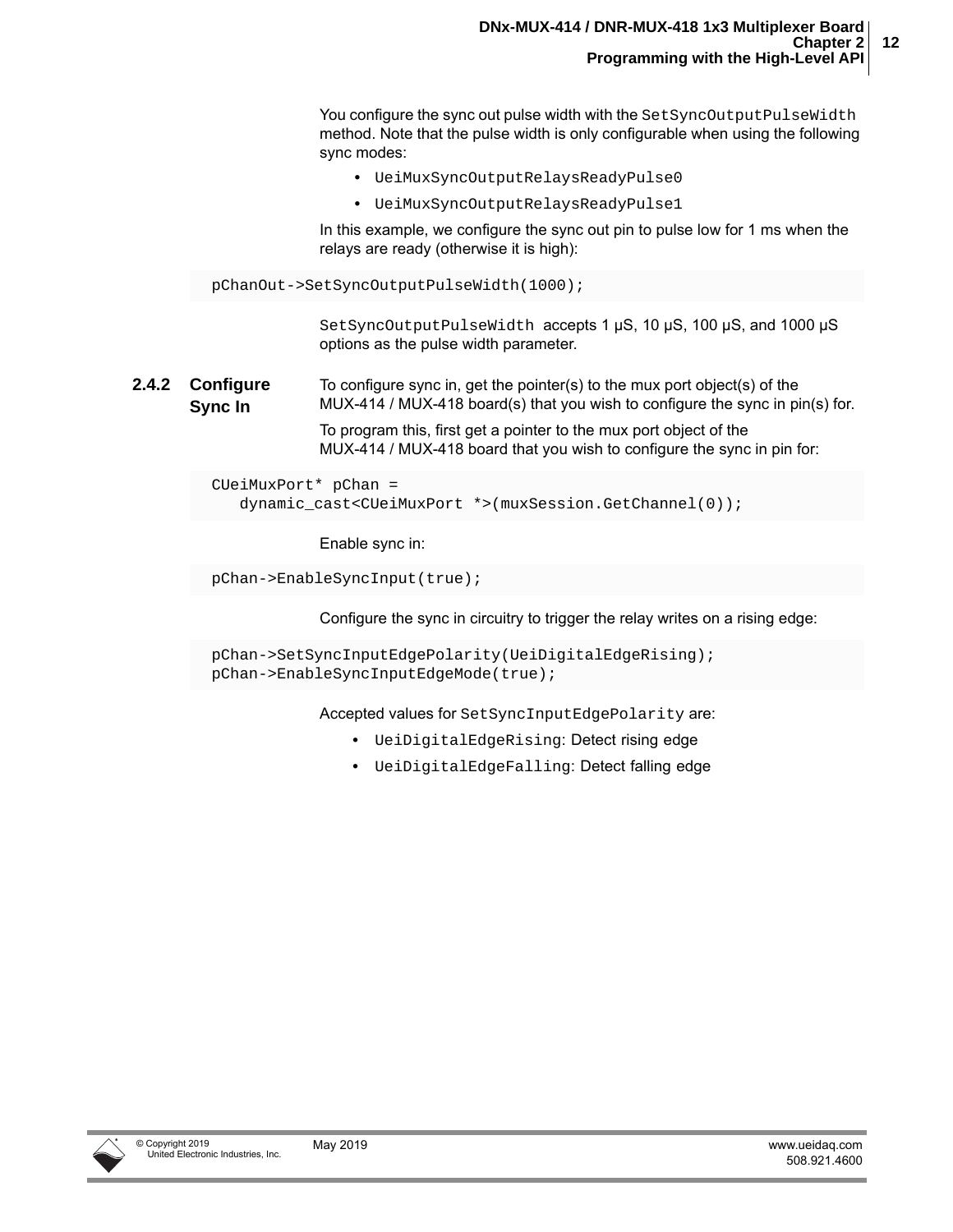<span id="page-17-0"></span>**2.5 Writing Data** Writing data is done using a MuxWriter object. The following sample shows how to create a writer object and write multiplexer switches:

```
// create a writer and link it to the session's stream
```
CUeiMuxWriter muxWriter(muxSession.GetDataStream());

You program the multiplexer channels using the  $W\text{ritem}$  method, which gets passed how many channels you wish to program, which channels, and what states.

You can program one of 4 mux states for each MUX-414 / MUX-418 channel:

- **•** 0: Open A, B, and C relays
- **•** 1: Close the A relay, open B and C
- **•** 2: Close the B relay, open A and C
- **•** 3: Close the C relay, open A and B

The following example of writes 5 channels: 0, 2, 5, 11, and 12, which are reprogrammed with the following changes:

- **•** channel 0: close relay A (1)
- **•** channel 2: close relay B (2)
- **•** channel 5: close relay C (3)
- **•** channel 11: open all relays (0)
- **•** channel 12 close relay C (3)

// declare arrays to hold channels and states (up to 14 channels) int channels[14]; int relays[14] // set up list of channels as described in example: channels $[0] = 0$ ; channels $[1] = 2i$ channels $[2] = 5$ ; channels $[3] = 11$ ; channels $[4] = 12$ ; // set up list of relay states as described in example:  $relays[0] = 1;$  $relays[1] = 2;$  $relays[2] = 3;$  $relays[3] = 0;$  $relays[4] = 3;$ // write the 5 channels writer.WriteMux(5, channels, relays);

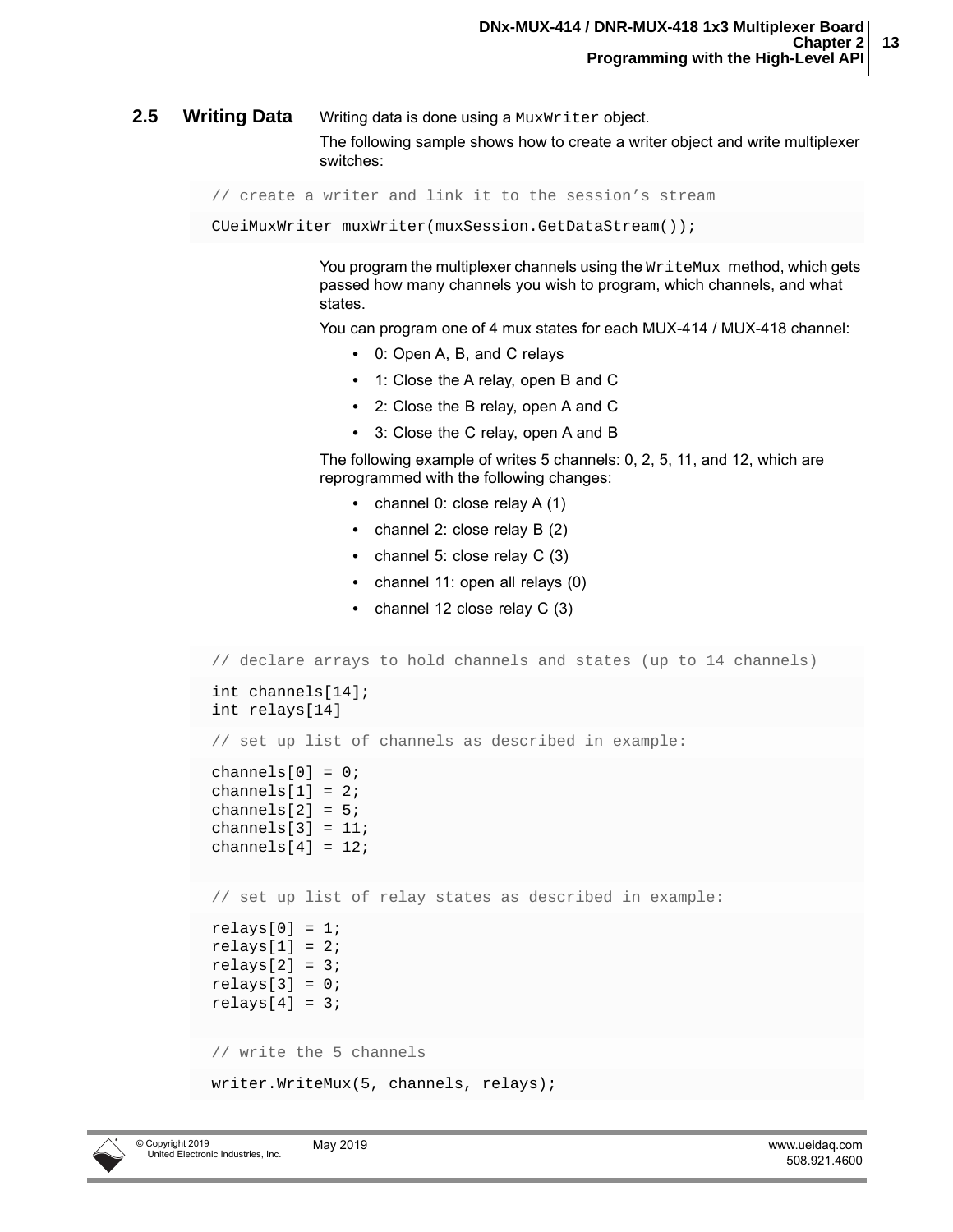#### <span id="page-18-0"></span>**2.6 Monitoring Supply Voltage, Temperature & Status** The MUX-414 / MUX-418 provides the diagnostic capability of monitoring onboard supply voltages and temperature using an onboard ADC. Additionally, you can also retrieve status. To monitor diagnostic data, use the ReadADC method. You can read up to 5 diagnostic channels:

- ADC channel 0: <Reserved>
- **•** ADC channel 1: The 3.3 V supply in volts
- **•** ADC channel 2: The 2.5 V supply in volts
- **•** ADC channel 3: The temperature in degrees C
- **•** ADC channel 4: The status (uint32, see description in [Section 2.7](#page-19-0))

The following code shows how to read the voltage and temperature:

```
// read all 5 values
double adcBuffer[5];
muxWriter.ReadADC(5, adcBuffer, NULL);
// print supplies and temp
for(int j = 1; j < 4; j++){
      std::cout << " adc" << j << "= " << adcBuffer[j];
}
std::cout << std::endl;
```
**NOTE:** You can also retrieve status data with the ReadStatus method (see [Section 2.7\)](#page-19-0).

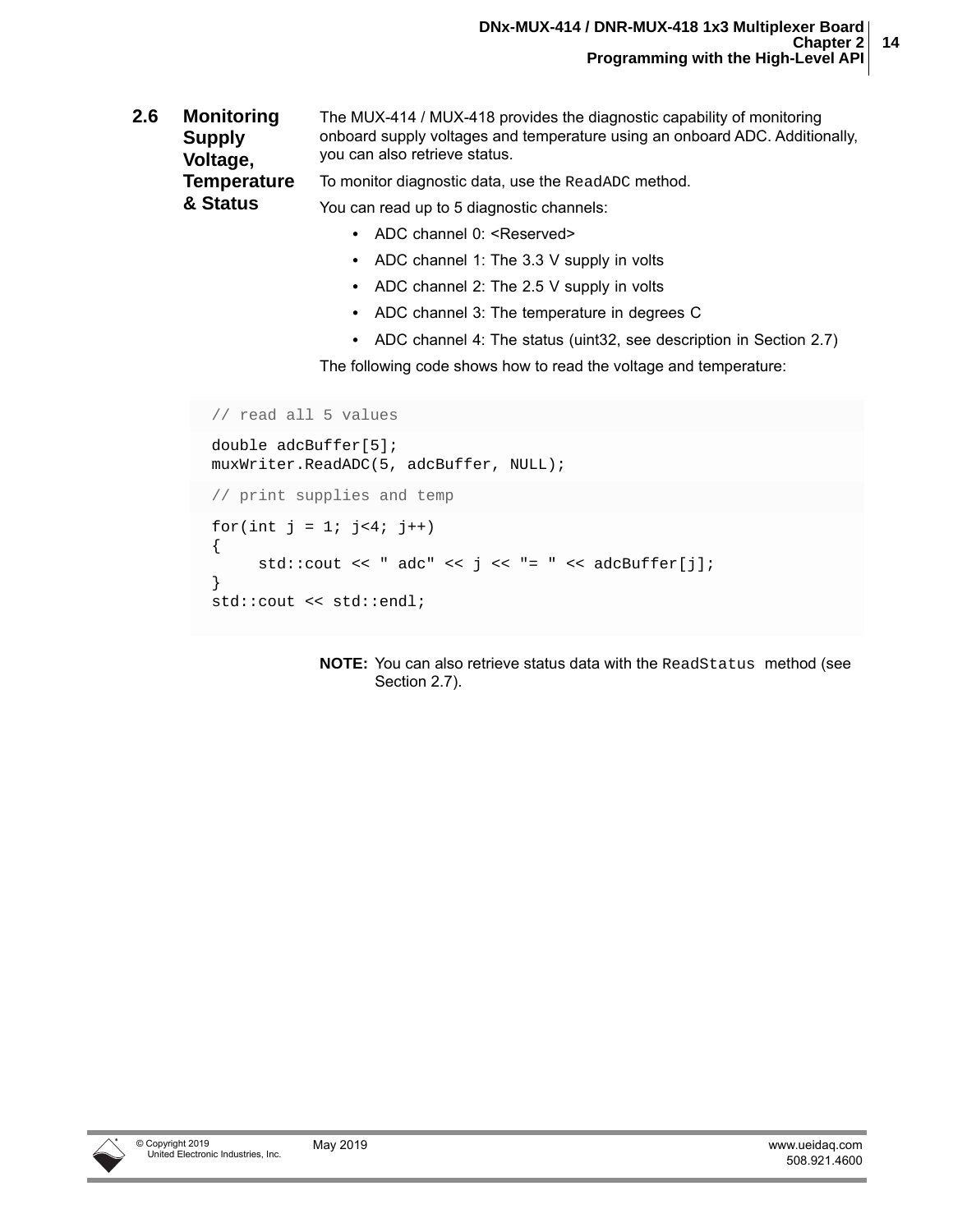<span id="page-19-0"></span>**2.7 Monitoring Relay States & Status** You can monitor current relay states and status data with the ReadStatus method:

ReadStatus(uInt32 \*relayA, uInt32 \*relayB, uInt32 \*relayC, uInt32 \*status)

- where
	- relayA: bitwise representation of relay A states (1 is closed, 0 open)
	- **•** relayB: bitwise representation of relay B states
	- **•** relayC: bitwise representation of relay C states
	- **•** status: bitwise representation of board status

Status is returned as:

- **•** Bit 17: '1' means data is ready from ADC
- **•** Bit 16: '1' means overrun (write while busy)
- **•** Bit 3: '1' means state machine is busy
- **•** Bit 2: '1' means output state machine is waiting for the external SYNC/ready
- **•** Bit 1: '1' means relays are settled
- **•** Bit 0: reports the logic state of the sync in pin
- all other bits are <Reserved>

The following code shows how to read the relay states and status:

// read all current relay state and status uInt32 stRelayA, stRelayB, stRelayC, status; muxWriter.ReadStatus(&stRelayA, &stRelayB, &stRelayC, &status); // print results std::cout << std::hex << " relayA=" << stRelayA << " relayB=" << stRelayB << " relayC=" << stRelayC <<

- " status=" << status << std::dec << std::endl << std::endl;
- <span id="page-19-1"></span>**2.8 Cleaning-up the Session** The session object will clean itself up when it goes out of scope or when it is destroyed. To reuse the object with a different set of channels or parameters, you can manually clean up the session as follows:

```
// clean up the session
```

```
muxSession.CleanUp();
```
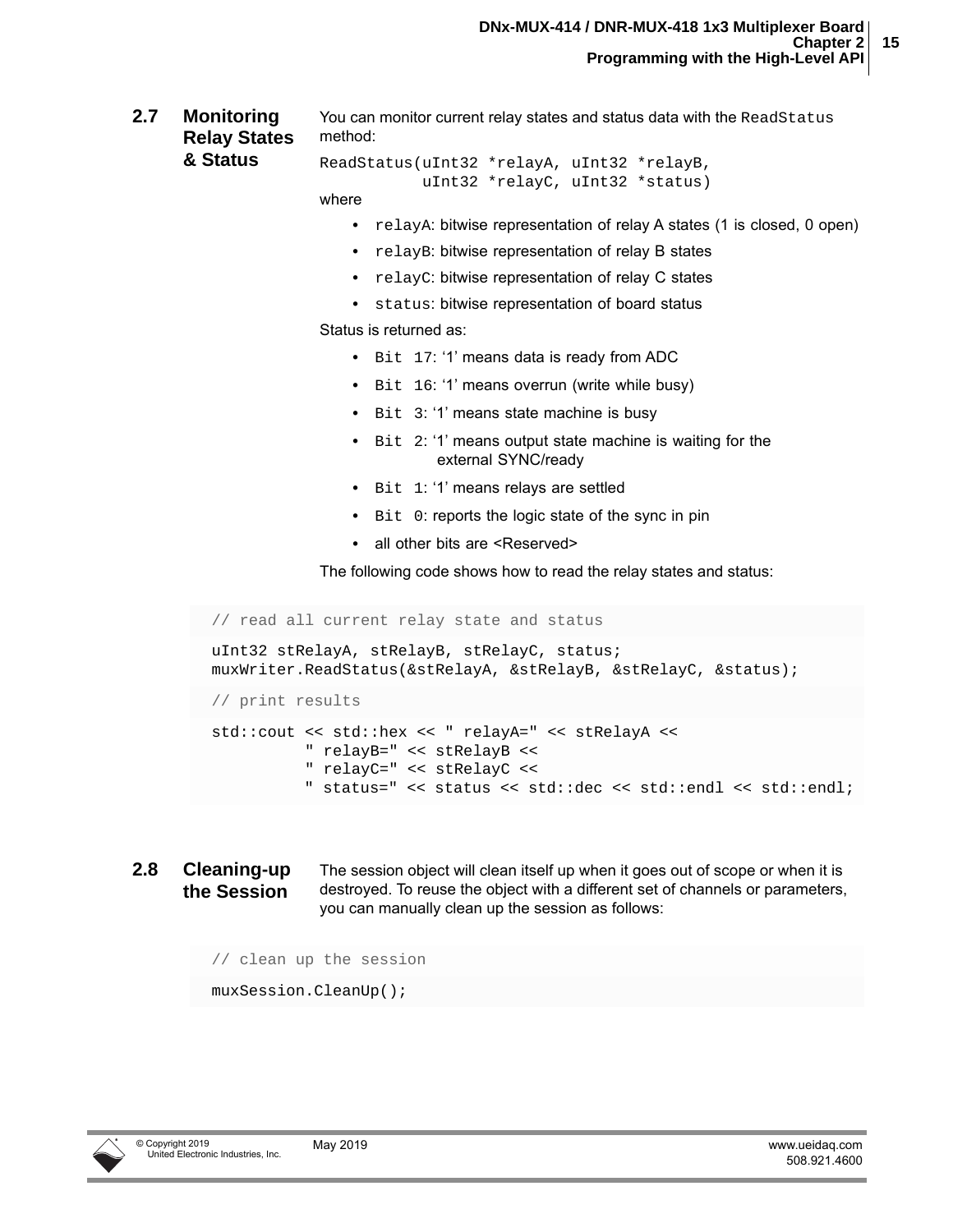### <span id="page-20-0"></span>**Chapter 3 Programming with the Low-Level API**

This chapter provides the following information about programming the MUX-414 / MUX-418 using the low-level API:

- **•** [About the Low-level API \(Section 3.1\)](#page-20-1)
- **•** [Low-level Functions \(Section 3.2](#page-21-0))
- **•** [Low-level Programming Techniques](#page-21-1) ([Section 3.3](#page-21-1))
- **•** [Programming the MUX-414 / MUX-418 \(Immediate Mode\)](#page-22-0) [\(Section 3.4\)](#page-22-0)
- **•** [Writing MUX Relays & Control Bits](#page-22-1) ([Section 3.5](#page-22-1))
- **•** [Reading Diagnostic Voltage, Temperature, and Status](#page-25-0) ([Section 3.6](#page-25-0))
- **•** [Reading Status and Relay States](#page-26-0) [\(Section 3.7\)](#page-26-0)
- **•** [Configuring Sync and Delays](#page-27-0) [\(Section 3.8\)](#page-27-0)
- **•** [Configuring Break-before-make Functionality](#page-29-0) [\(Section 3.9\)](#page-29-0)
- <span id="page-20-1"></span>**3.1 About the Low-level API** The low-level API provides direct access to the DAQBIOS protocol structure and registers in C. The low-level API is intended for speed-optimization, when programming unconventional functionality, or when programming under Linux or real-time operating systems.

When programming in Windows OS, however, we recommend that you use the UeiDaq high-level Framework API (see **[Chapter 2](#page-13-3)**). The Framework extends the low-level API with additional functionality that makes programming easier and faster.

For additional information regarding low-level programming, refer to the "PowerDNA API Reference Manual" located in the following directories:

- **•** On Linux systems: <PowerDNA-x.y.z>/docs
- **•** On Windows systems: *Start » All Programs » UEI » PowerDNA » Documentation*

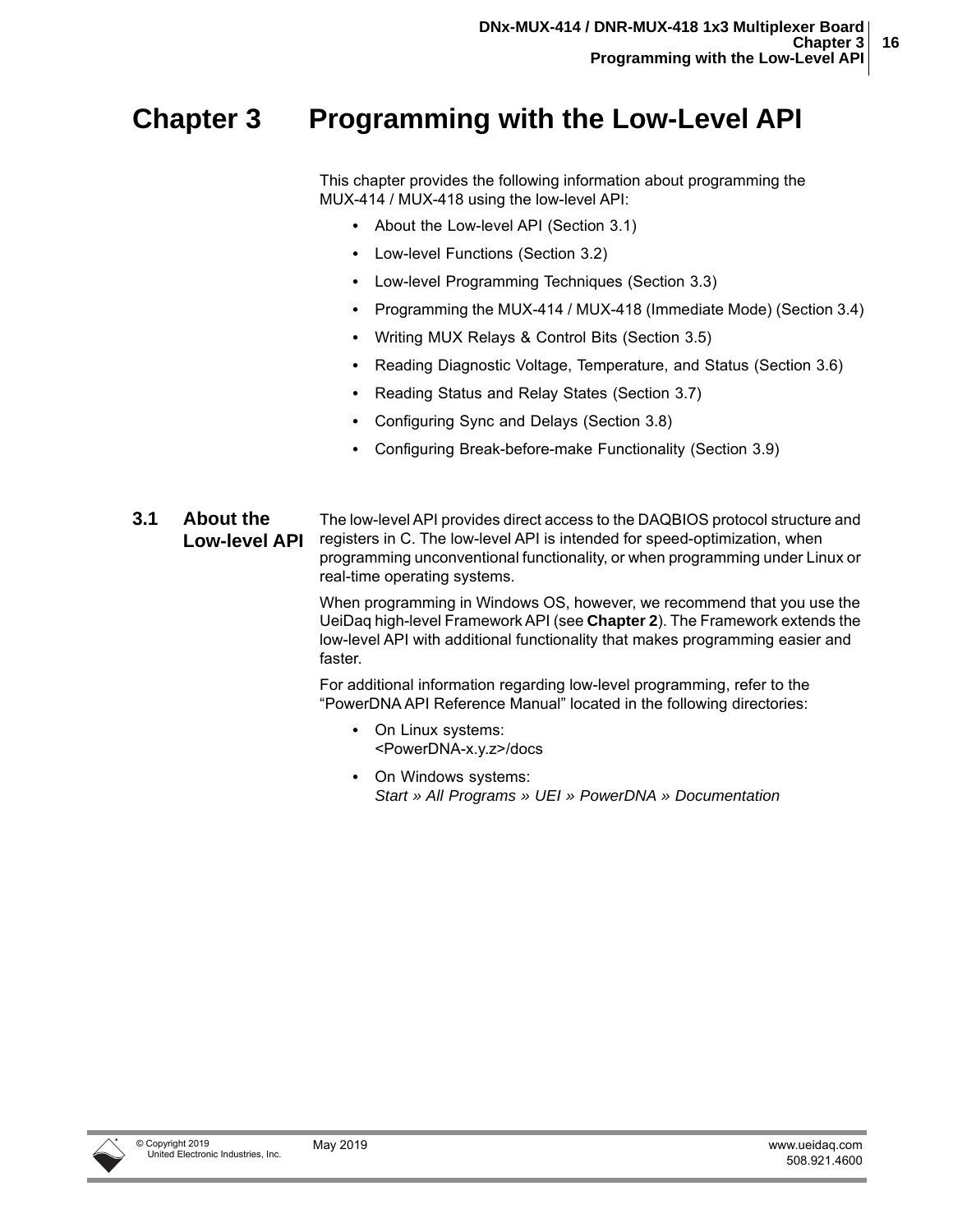<span id="page-21-0"></span>**3.2 Low-level Functions** [Table 3-1](#page-21-3) provides a summary of MUX-414 / MUX-418-specific functions. All low-level functions are described in detail in the *PowerDNA API Reference Manual*.

<span id="page-21-3"></span>

| <b>Function</b>    | <b>Description</b>                                                                                                                                                     |
|--------------------|------------------------------------------------------------------------------------------------------------------------------------------------------------------------|
| DgAdv414Write      | Writes to output port(s) (mux control); also accepts OR'ed<br>in optional control flags to disable break-before-make<br>functionality and program sync in and sync out |
| DgAdv414SetCfg     | Configures break-before-make delay characteristics and<br>sync in pin and sync out pin characteristics                                                                 |
| DgAdv414ReadADC    | Allows users to read diagnostic internal voltage and board<br>temperature                                                                                              |
| DqAdv414ReadStatus | Allows users to read back the position of relay A, B, and C<br>and read board status                                                                                   |

<span id="page-21-1"></span>**3.3 Low-level Programming Techniques** Application developers are encouraged to explore the existing source code examples when first programming the MUX-414 / MUX-418. Sample code provided with the installation is self-documented and serves as a good starting point.

Code examples are located in the following directories:

- **•** On Linux systems: <PowerDNA-x.y.z>/src/DAQLib\_Samples
- **•** On Windows: *Start » All Programs » UEI » PowerDNA » Examples*

Sample code for data acquisition modes have the name of the mode and the name of the I/O boards being programmed embedded in the sample name. Note that immediate mode samples are named Sample<I/O board name>, (i.e., Sample414\_418).

<span id="page-21-2"></span>**3.3.1 Data Collection Modes** The MUX-414 / MUX-418 supports the following acquisition mode: **•** Immediate (point-to-point): Designed to provide easy access to a single I/O board at a non-deterministic pace. Acquires a single data point per channel. Runs at a maximum of 100 Hz.

> <span id="page-21-4"></span>API that implement data acquisition modes and additional mode descriptions are provided in the *PowerDNA API Reference Manual*.

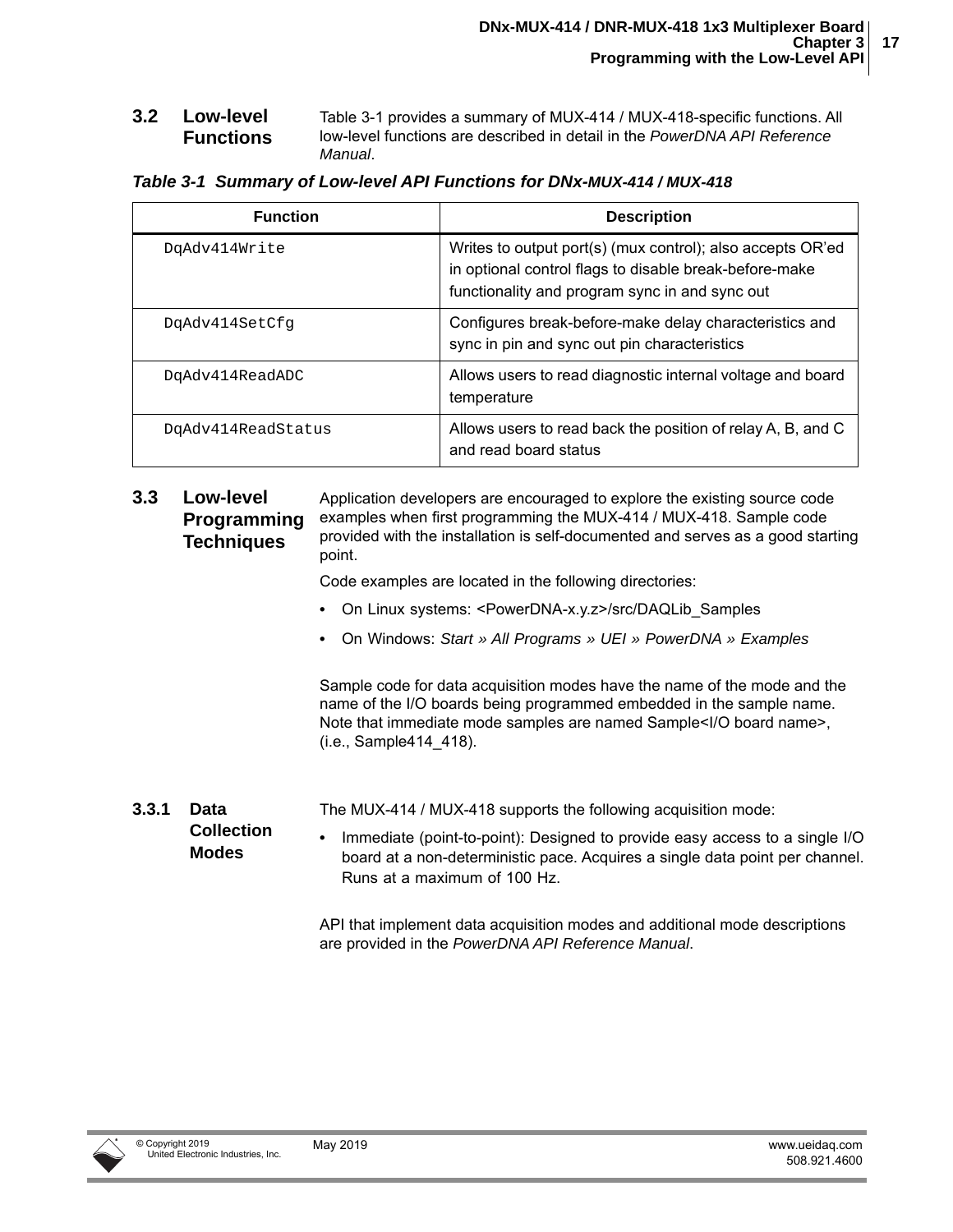- <span id="page-22-0"></span>**3.4 Programming** The following sections provide an overview of how to set up and use your **the MUX-414 /**  MUX-414 / MUX-418 in Immediate Mode using the low-level API. **MUX-418 (Immediate Mode)** For best results, use this overview in conjunction with actual sample code, (i.e., Sample414\_418). This overview does not address typical initialization or error handling. Refer to [Section 3.3](#page-21-1) for sample code location.
- <span id="page-22-1"></span>**3.5 Writing MUX Relays & Control Bits** Set A, B, or C relays on or off for the MUX-414 / MUX-418 channels using the DqAdv414Write API:

```
 DqAdv414Write(hd0, DEVN, rly_wr);
```
where

- **•** hd0 is the handle to the IOM
- **•** DEVN is the MUX-414 / MUX-418 position in the chassis
- **•** rly\_wr is a data structure of type DQ414W.

The DQ414W data structure has elements for closing or opening the A, B, and/or C relays and programming sync in, sync out, and/or break-before-make configuration.

```
 typedef struct {
    int32 rflags;
    int32 mux_select[2];
    int32 relay_select[3];
 } DQ414W, *pDQ414W;
```
<span id="page-22-2"></span>**3.5.1 Programming**  You have two options of how to program the A, B, or C relays.

#### **Relays**

The typical application will use the  $mxx$  select array, which closes a single relay per channel. With this, you can connect COM to A, B, or C (or open all 3 for open circuit tests).



<span id="page-22-3"></span>*Figure 3-1. Block Diagram for MUX-414 / MUX-418*

Alternatively, you can program more than one relay closed per channel using relay\_select.

**NOTE:** You must use extreme caution if you choose to program using relay select. relay select allows users to close multiple mux relays per channel. This means if you have a source on A, B, and C, you will short your source equipment. This mode is meant for diagnostic purposes: for example, a sensor connected to COM, and listening devices on A, B, and/or C.

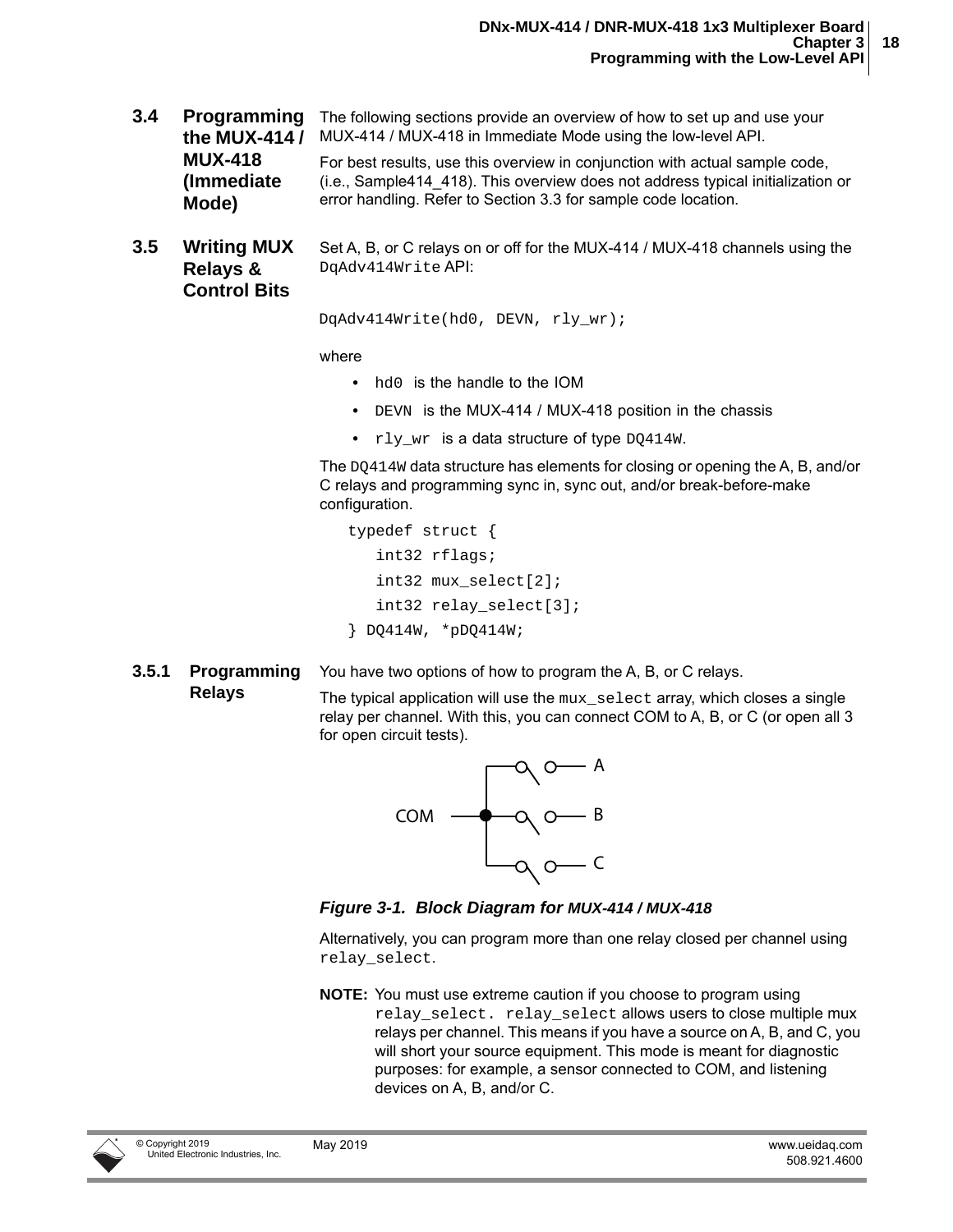You set the rflags parameter to tell the firmware whether you are programming with mux\_select or relay\_select.

The rflags parameter must include one (and only one) of the rflags listed in **[Table 3-2](#page-23-0)**.

Note that rflags can optionally have the following flags ORed in also:

- **•** DQ\_MUX414\_W\_OPTION\_SOUT: Programs the sync out pin to pulse when DqAdv414Write executes (refer to [Section 3.8](#page-27-0))
- **•** DQ\_MUX414\_W\_OPTION\_SIN: Uses sync in as a trigger to delay the relays from changing state when DqAdv414Write until the sync in pin transitions (refer to [Section 3.8](#page-27-0))
- **•** DQ\_MUX414\_W\_OPTION\_NO\_BBM: disables break-before-make circuitry ([Section 3.9](#page-29-0))

#### <span id="page-23-0"></span>*Table 3-2 Settings for rflags (mux\_select or relay\_select)*

| <b>Name</b>           | <b>Description</b>                                                                                                                             |
|-----------------------|------------------------------------------------------------------------------------------------------------------------------------------------|
| DQ_MUX414_W_PORT0     | Program A, B, or C relay connect for channel 0 through 13;<br>Allows write to mux_select[0] (414 or 418)                                       |
| DO MUX414 W PORT1     | Program A, B, or C relay connect for channel 14 through 17;<br>Allows write to mux_select [1] (418 only)                                       |
| DO MUX414 W PORT10    | Program A, B, or C relay connect for channel 0 through 17;<br>Allows write to mux select [1] and mux select [0]                                |
| DO MUX414 W RELAY A   | Program A relays to connect or disconnect (all channels);<br>Allows write to relay select [0]                                                  |
| DO MUX414 W RELAY B   | Program B relays to connect or disconnect (all channels);<br>Allows write to relay_select[1]                                                   |
| DO MUX414 W RELAY BA  | Program A & B relays to connect or disconnect (all channels);<br>Allows write to relay_select[1] and relay_select[0]                           |
| DO MUX414 W RELAY C   | Program C relays to connect or disconnect (all channels);<br>Allows write to relay_select [2]                                                  |
| DO MUX414 W RELAY CA  | Program C & A relays to connect or disconnect (all channels);<br>Allows write to relay_select[2] and relay_select[0]                           |
| DO MUX414 W RELAY CB  | Program C & B relays to connect or disconnect (all channels);<br>Allows write to relay_select[2] and relay_select[1]                           |
| DO MUX414 W RELAY CBA | Program A, B & C relays to connect or disconnect (all channels);<br>Allows write to relay_select[2] and relay_select[1] and<br>relay select[0] |

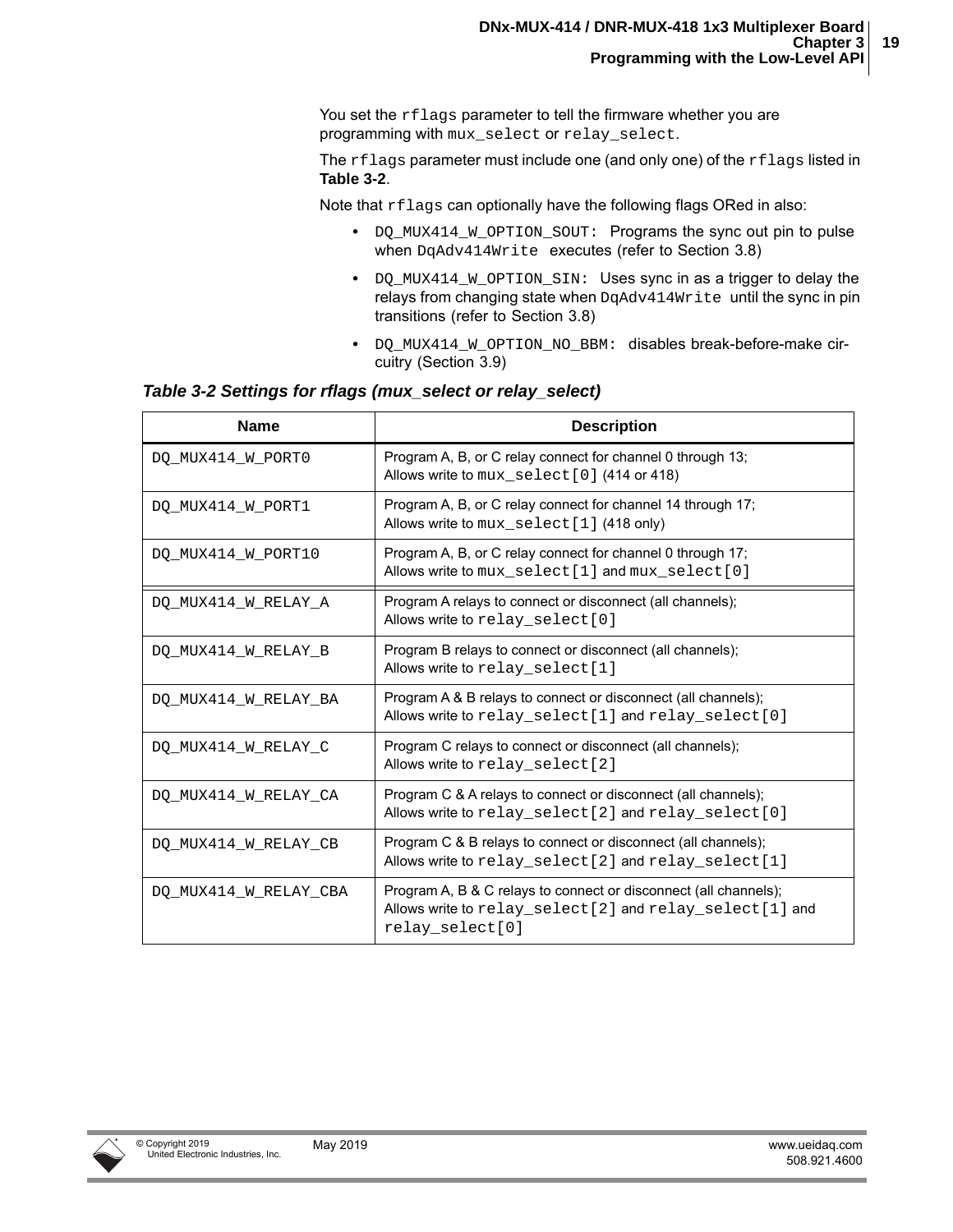**3.5.1.1 Example of Using**  When using  $mux$  select, the following mux states for each channel are programmed to its corresponding 2-bits in  $mux$  select:

- **•** 1 to close A relay
	- **•** 2 to close B relay
	- **•** 3 to close C relay
	- **•** 0 to open all 3 relays

To program channel 0, you set bits 1 and 0 to 1,2,3 or 0 mux state; to program channel 1, you set bits 3 and 2 to 1,2,3 or 0; etc.

As an example, to program

- **•** channel 0 to close the B-relay (2),
- **•** channel 2 to close the C-relay (3),
- **•** channel 8 to close the A relay (1),
- **•** channel 9 to close the C-relay (3) and
- **•** all other channels up to channel 13 to open all the relays (0),

you set the  $rflags$  for using  $mux$  select [0] and program the following:

When using relay\_select, you can close more than 1 relay per channel.

 pdata.rflags= DQ\_MUX414\_W\_PORT0;  $pdata.mux select[0] = 0x00D0032;$ DqAdv414Write(hd0, DEVN, pdata);

**3.5.1.2 Example of Using relay\_select** 

**mux\_select** 

- **•** relay\_select[0] closes A relays.
- **•** relay\_select[1] closes B relays.
- **•** relay\_select[2] closes C relays.
- **NOTE:** Each channel is programmed by setting or resetting its corresponding bit in the relay\_select array, (e.g. the A relay for channel 0 corresponds to bit 0 in  $relay\_select[0]$ , the B relay for channel 5 corresponds to bit 5 in  $relay\_select[1]$ , etc.). A '1' corresponds to closing the relay, '0' to opening.



*Use caution if you choose to program using* relay\_select.

Using  $relay$  select gives you the capability of closing more than one mux switch for a channel. This means if you have a source on A, B, and C, you could short your source equipment. This mode is meant for systems with a single source on COM, node A, node B, or node C.

**Example:** To program channel 0 through 13 to close the A relay, and channel 2 to close the C-relay, and all other channels to open all other relays, you set the rflags for using relay\_select:

```
 pdata.rflags= DQ_MUX414_W_RELAY_CBA; 
pdata.relay select[0] = 0x00003FFF; //A
pdata.relay select[1] = 0x00000000; //B
 pdata.relay_select[2] = 0x00000004; //C
 DqAdv414Write(hd0, DEVN, pdata);
```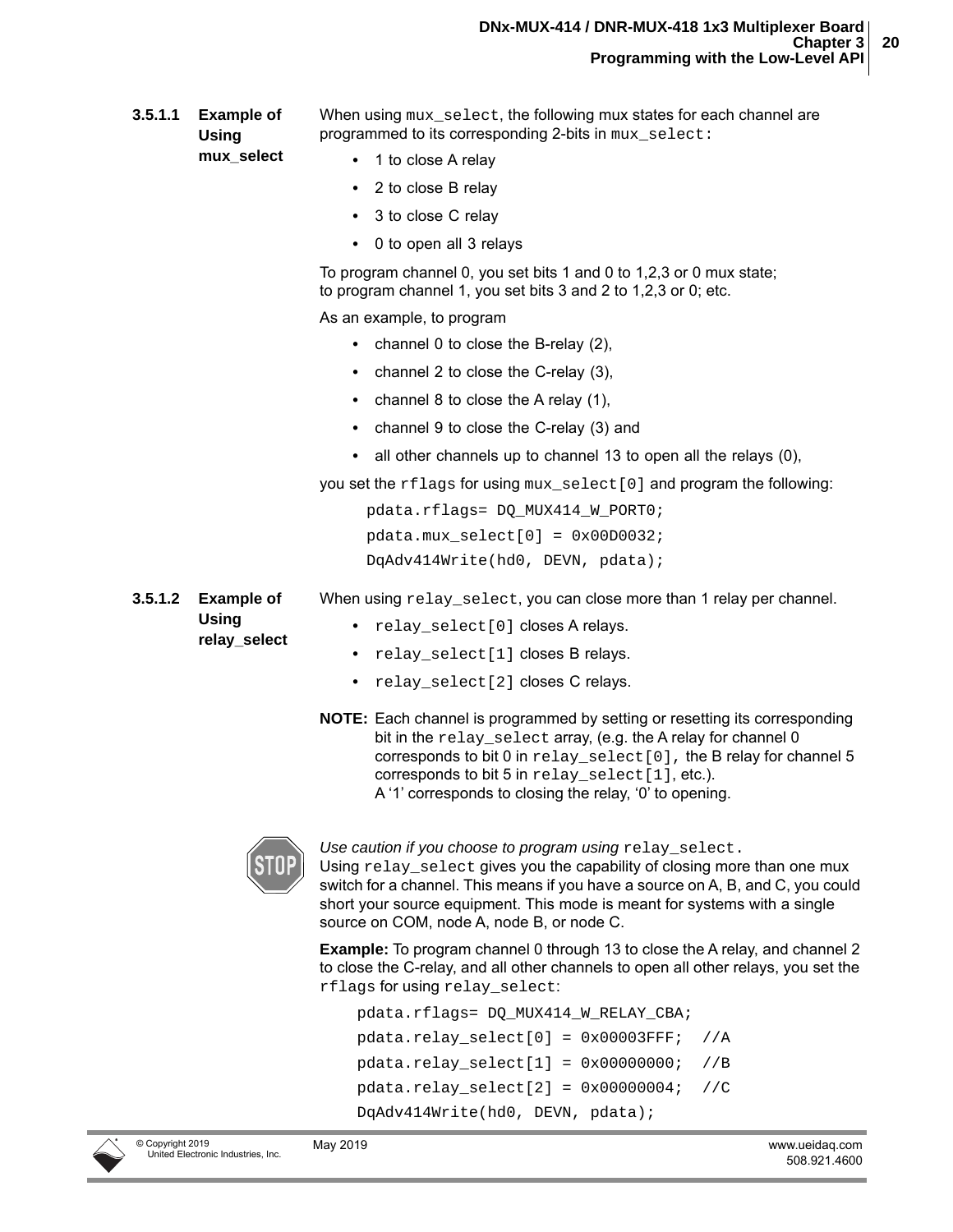<span id="page-25-0"></span>**3.6 Reading Diagnostic Voltage,**  You can read diagnostic data for the MUX-414 / MUX-418 using the DqAdv414ReadADC API.

**Temperature,**  Data is returned as DQ414ADC data structure and includes onboard voltage supply readings, onboard temperature readings, and status:

**and Status** typedef struct {

```
double adc in; // Reserved
  double adc_3_3; // monitor internal 3.3V supply
  double adc_2_5; // monitor internal 2.5V supply
  double adc_deg_c; // adc temperature in degrees C
  uint32 status; // status identical to .status 
                    // returned by DqAdv414ReadStatus()
 } DQ414ADC, *pDQ414ADC;
```
**NOTE:** Before reading data, call DqAdv414ReadADC(hd, devn, NULL) once to initialize the ADC.

#### **Example:**

```
// startup ADC reads
DqAdv414ReadADC(hd, DEVN, NULL);
// Get voltages and temperature along with status
DqAdv414ReadADC(hd, DEVN, &adc_reads);
         printf(" Internal 3.3V supply = l f(n", add_reads.add_3; ...);
         printf(" Internal 2.5V supply = l f(n), adc_reads.adc_2_5);
         printf(" Internal temperature = l f(n), adc_reads.adc_deg_c);
         printf(" status = \sqrt[3]{n}, adc_reads.status);
```
**NOTE:** Refer to DqAdv414ReadStatus API for status bit meanings.

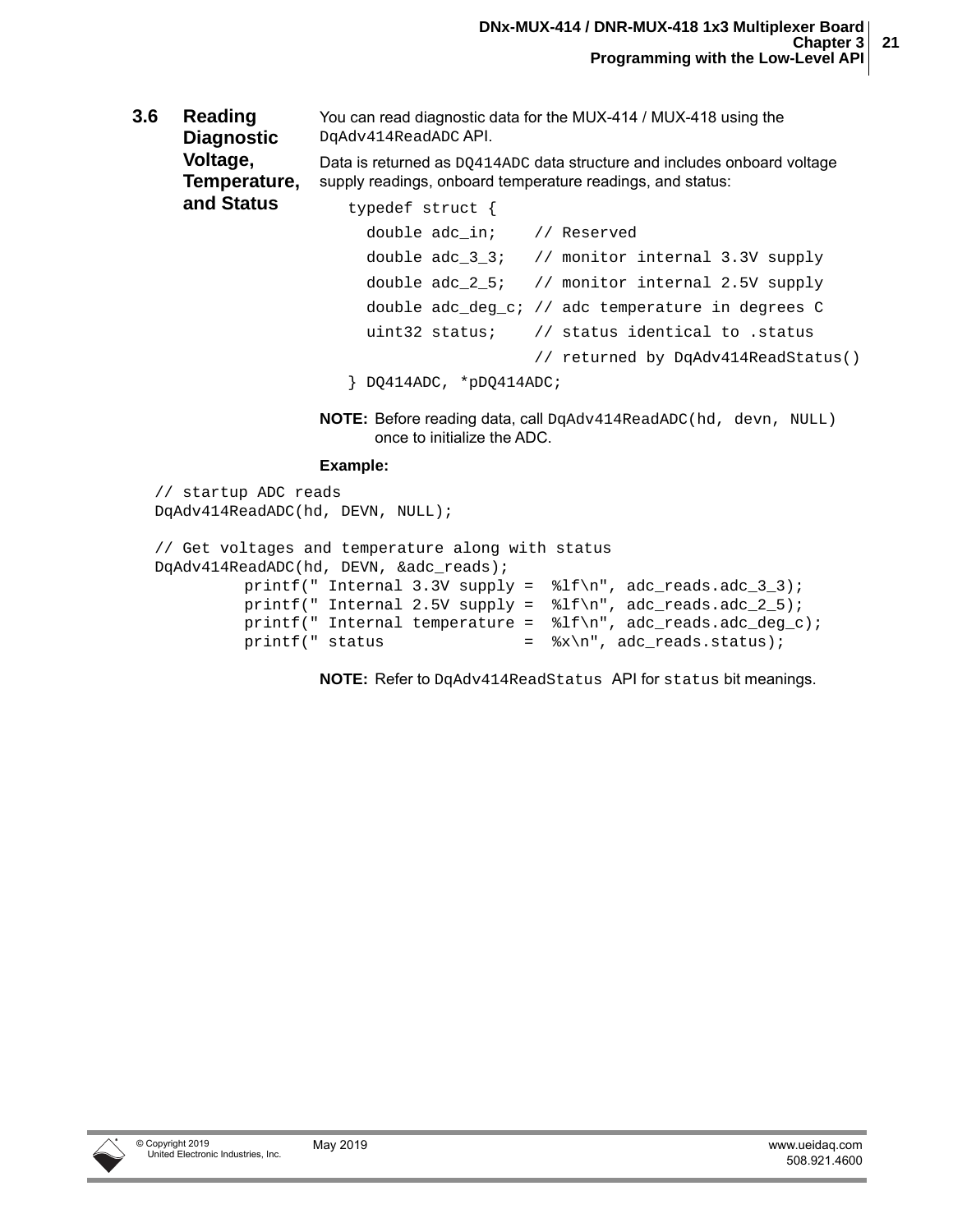<span id="page-26-0"></span>**3.7 Reading Status and**  You can read board status and current A, B, and C relay states for the MUX-414 / MUX-418 using the DqAdv414ReadStatus API.

**Relay States**

The DQ414STATUS data structure holds status data, as well as the current state the A, B, and C relays for each channel:

```
 typedef struct {
    uint32 relay_a;
    uint32 relay_b;
    uint32 relay_c;
    uint32 status;
```
} DQ414STATUS, \*pDQ414STATUS;

Relay position data is returned as a '1' for closed and a '0' for open.

Status is returned as:

- **•** Bit 17, DQ\_MUX414\_STS\_ADCDR: '1' means data is ready from ADC
- Bit 16, DQ MUX414 STS OVR: '1' means overrun (write while busy)
- **•** Bit 3, DQ\_MUX414\_STS\_BUSY: '1' means state machine is busy
- **•** Bit 2, DQ\_MUX414\_STS\_SYNCWAIT: '1' means output state machine is waiting for the external SYNC/ready
- **•** Bit 1, DQ\_MUX414\_STS\_RDY: '1' means relays are settled
- **•** Bit 0, DQ\_MUX414\_STS\_DI\_STS: reports the logic state of the sync in pin

For example:

```
// Get relay states and status
DqAdv414ReadStatus(hd, DEVN, &r_sts);
printf(" relays A = \frac{x}{n}, r_sts.relay_a);
printf(" relays B = \frac{x}{n}, r_sts.relay_b);
printf(" relays C = \frac{x}{n}, r_sts.relay_c);
printf(" status = x\n", r sts.status);
```
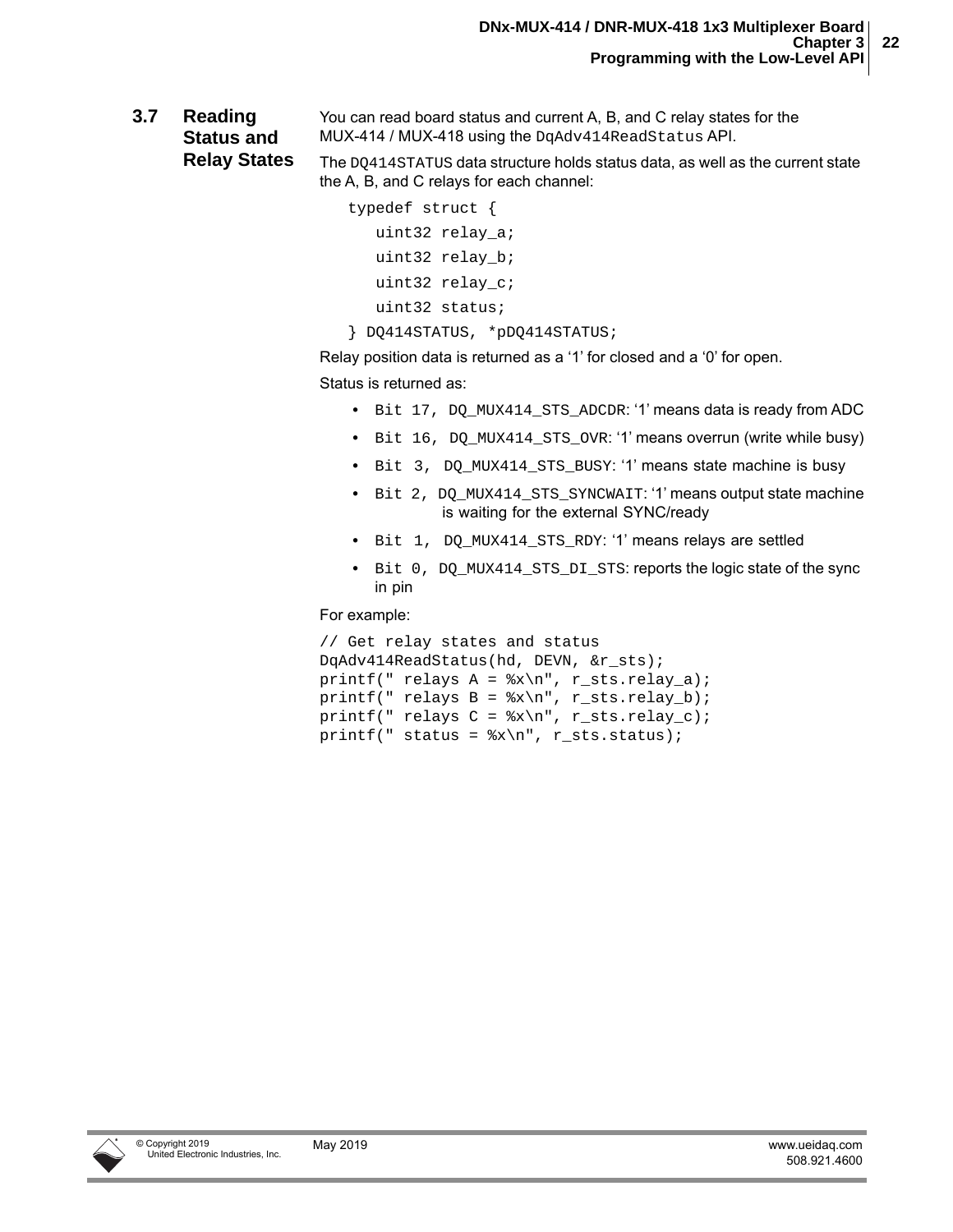<span id="page-27-0"></span>**3.8 Configuring**  The MUX-414 / MUX-418 provides a sync in and sync out pin.

**Sync and Delays** The sync out pin can be configured to change state when calling the API to program relay state changes, and the sync in pin can be configured to delay switching relays until the sync in is triggered.

> Users can program the sync out pin to pulse / change state when the DO MUX414 W OPTION SOUT flag is ORed into rflags with the relay flags when calling the DqAdv414Write API (see [Section 3.5](#page-22-1) for more information about the DqAdv414Write API).

> Users can program using the sync in pin as a gating device when the DQ\_MUX414\_W\_OPTION\_SIN flag is ORed into rflags with the relay flags when calling the DqAdv414Write API (see [Section 3.5](#page-22-1) for more information about the DqAdv414Write API).

You can configure delays and sync in / sync out modes with the  $DqAdy414Cfq$ API.

```
 typedef struct {
   uint32 on_delay; 
   uint32 off_delay; 
   uint32 di_mode; 
   uint32 di_polarity; 
   uint32 sync_out_pw; 
  uint32 sync out mode;
 } DQ414CFG, *pDQ414CFG;
```
#### : *Table 3-3 Settings for DQ414CFG Elements*

| <b>Name</b>   | <b>Description</b>                                                                                                                                                                                                                                                                                                                                                                    |
|---------------|---------------------------------------------------------------------------------------------------------------------------------------------------------------------------------------------------------------------------------------------------------------------------------------------------------------------------------------------------------------------------------------|
| on_delay      | program the time before next command is accepted in 10uS units,<br>range 1256                                                                                                                                                                                                                                                                                                         |
| off delay     | program the breaking time of break-before-make in 10uS units,<br>range 1256                                                                                                                                                                                                                                                                                                           |
| di mode       | program the sync in pin operation mode,<br>$0 = level / 1 = edge$                                                                                                                                                                                                                                                                                                                     |
| di polarity   | program the polarity of sync in strobe:<br>0-falling (low) / 1-rising (high)                                                                                                                                                                                                                                                                                                          |
| sync_out_pw   | program the sync out pin pulse length for sync out mode 6 and 7<br>0 - 1uS; 1 - 10uS; 2 - 100uS; 3 - 1mS; 415 - reserved                                                                                                                                                                                                                                                              |
| sync out mode | program mode of operation for the sync out pin<br>0 - drive constant logic '0'<br>1 - drive constant logic '1'<br>25 - driven by internal SYNC BUS[0][3<br>6 - positive transitioning pulse on "relays ready"<br>7 - negative transitioning pulse on "relays ready"<br>8 - logic '1' level on "relays ready" (UEI test adapter expects this)<br>9 - logic '0' level on "relays ready" |

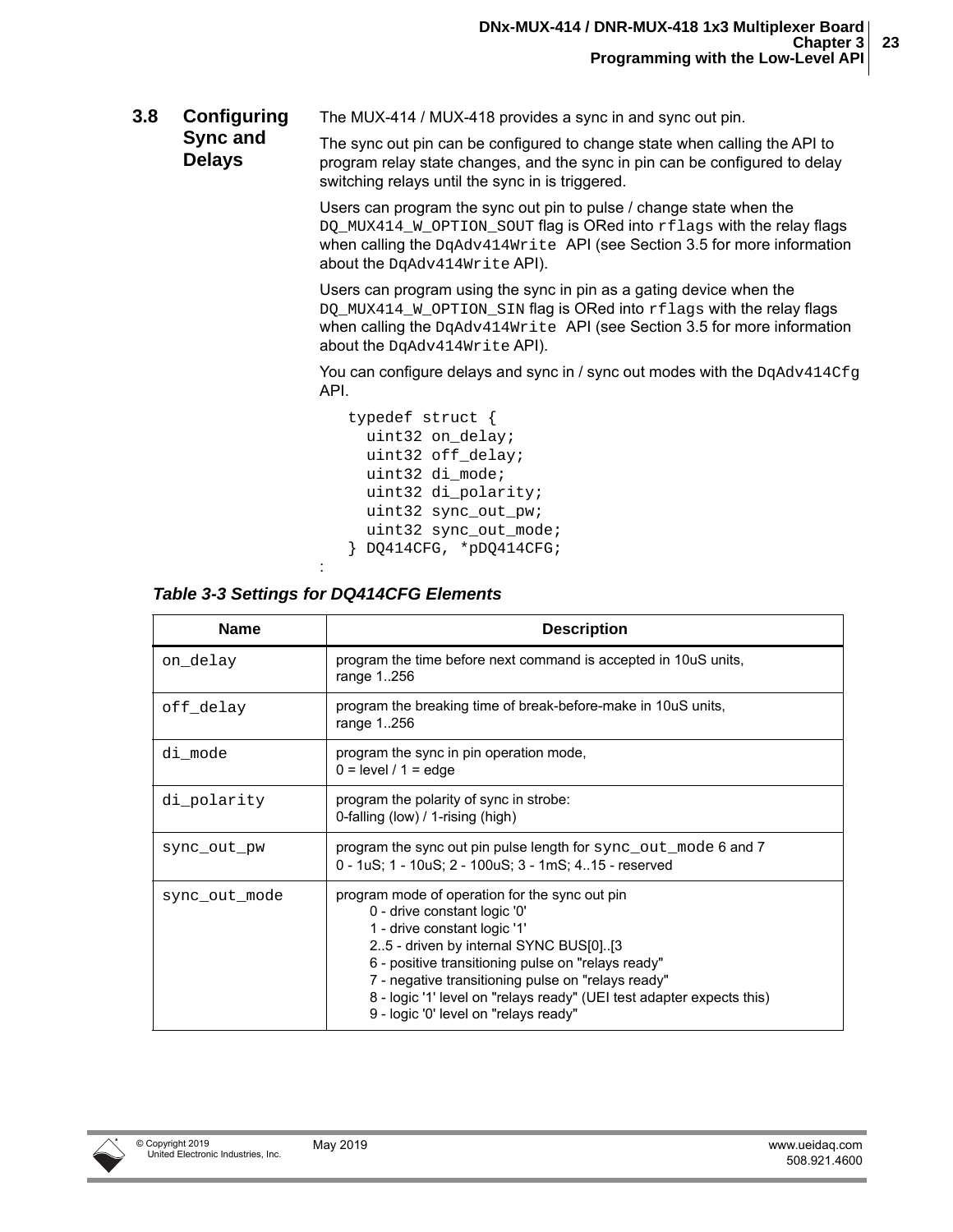- <span id="page-28-0"></span>**3.8.1 Example of Using Sync In / Sync Out Handshaking** The following example programs relays on a MUX-414 board located in DEVN=0 to switch at the same time as relays on a MUX-414 board located in DENV=1.
- **3.8.1.1 Configure Sync In** Configure delays and pulse characteristics of the sync in pin for the first MUX-414 in DEVN0:

```
// fill a DQ414CFG struct
```

```
r cfg.on delay = 2; // (20us) time before next command is accepted
r cfg.off delay = 2; // (20uS) breaking time of break-before-make
r cfg.di mode = 0; // sync in pin operation mode, 0 = level r_cfg.di_polarity = 0; // Polarity of sync_in strobe: 0=falling(low)
r cfg.sync out pw = 0; // not using, program 0
r cfg.sync out mode = 0; // not using, program 0
```
// set configuration

```
DqAdv414SetCfg(hd, DEVN0, &r_cfg);
```

```
3.8.1.2 Configure 
         Sync Out
                          Configure delays and pulse characteristics of the sync out pin for the second 
                          MUX-414 in DEVN1:
```

```
// fill a DQ414CFG struct
```

```
r cfg.on delay = 2; // (20us)time before next command is accepted
      r cfg.off delay = 25; // (250uS) breaking time of break-before-make
      r cfg.di mode = 0; // not using, program 0
      r_ccfg.di_polarity = 0; // not using, program 0
      r_ccfg.sync_out_pw = 3; // sync_out pin pulse length
                                   // for sync out modes 6 and 7
                                    // 0 - 1uS, 1 - 10uS, 2 - 100uS, 3 - 1mS
      r cfg.sync out mode = 7; // sync out pin mode of operation
                                    // 0 - drive constant logic '0'
                                    // 1 - drive constant logic '1'
                                    // 2..5 - driven by internal SYNC BUS[0]..[3]
                                    // 6 - '1' going pulse on "relays ready"
                                    // 7 - '0' going pulse on "relays ready"
                                    // 8 - logic '1' level on "relays ready"
                                    // 9 - logic '0' level on "relays ready"
  // set configuration
  DqAdv414SetCfg(hd, DEVN1, &r_cfg); 
3.8.1.3 Program 
       Writing Relays DQ_MUX414_M_OPTION_SIN to gate the relays from actually switching until a
       Gated by Sync sync in pulse is accepted:
       In
                     Program all B relays to close for DEVN0 and OR in 
                       pdata.rflags= DQ_MUX414_W_PORT0 | DQ_MUX414_W_OPTION_SIN; 
                       pdata.mux_select[0] = 0xAAAAAAA;
                          DqAdv414Write(hd0, DEVN0, pdata);
3.8.1.4 Program 
       Writing Relays DQ_MUX414_M_OPTION_SOUT to pulse when relays are written:
       and Pulsing 
       Sync Out
                     Program all A relays to open for DEVN1 and OR in 
                      pdata.rflags= DQ_MUX414_W_PORT0| DQ_MUX414_W_OPTION_SOUT; 
                      pdata.mux select[0] = 0x55555555;
                          DqAdv414Write(hd0, DEVN1, pdata);
```
May 2019 www.ueidaq.com 508.921.4600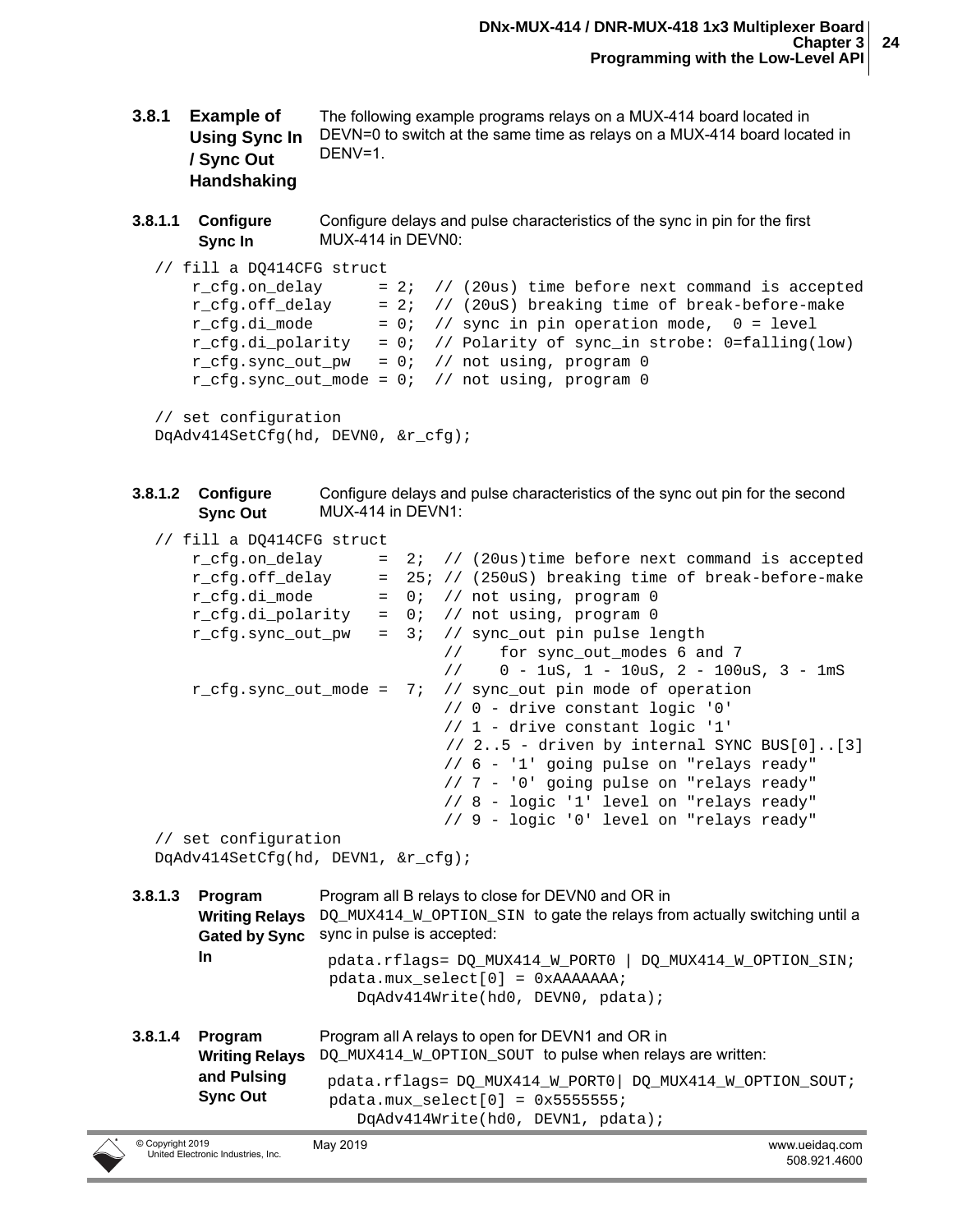- <span id="page-29-0"></span>**3.9 Configuring Break-beforemake Functionality** By default, when users program a relay state change for a channel, MUX-414 / MUX-418 break-before-make circuitry will open the A, B, and C relays for that channel before connecting. Users can adjust the duration of time you break on a relay state change, as well as disable break-before-make functionality completely.
- <span id="page-29-1"></span>**3.9.1 Changing Break**  To change the duration of the break time, you configure the  $\text{off}\$  delay element in the DO414CFG structure using the DgAdv414SetCfg API.
	- **Duration** typedef struct { uint32 on\_delay; uint32 off\_delay; uint32 di\_mode; uint32 di\_polarity; uint32 sync\_out\_pw; uint32 sync out mode; } DQ414CFG, \*pDQ414CFG; :
		- *Table 3-4 Setting for DQ414CFG Break-before-make Delay*

| <b>Name</b> | <b>Description</b>                                                          |
|-------------|-----------------------------------------------------------------------------|
| off delay   | program the breaking time of break-before-make in 10uS units,<br>range 1256 |

For example, to set 1 ms as the amount of time you break connections for A, B, and C relays before you reconnect to a new configuration, you program the following:

```
// set delay in DQ414CFG struct
r_ccfg.off_delay = 100; // 100*10us(1000uS) breaking time
                          // of break-before-make
// set configuration
```
DqAdv414SetCfg(hd, DEVN1, &r\_cfg);

DqAdv414Write:

<span id="page-29-2"></span>**3.9.2 Disabling Break-beforemake**  To disable the break-before-make functionality on MUX-414 / MUX-418 relay switches, you set the DQ\_MUX414\_W\_OPTION\_NO\_BBM\_flag using the DqAdv414Write API. For example, the following disables break-before-make circuitry for the following

pdata.rflags=DQ\_MUX414\_W\_PORT0 | DQ\_MUX414\_W\_OPTION\_NO\_BBM;

pdata.mux  $select[0] = 0x000D032$ ; DqAdv414Write(hd0, DEVN, pdata);

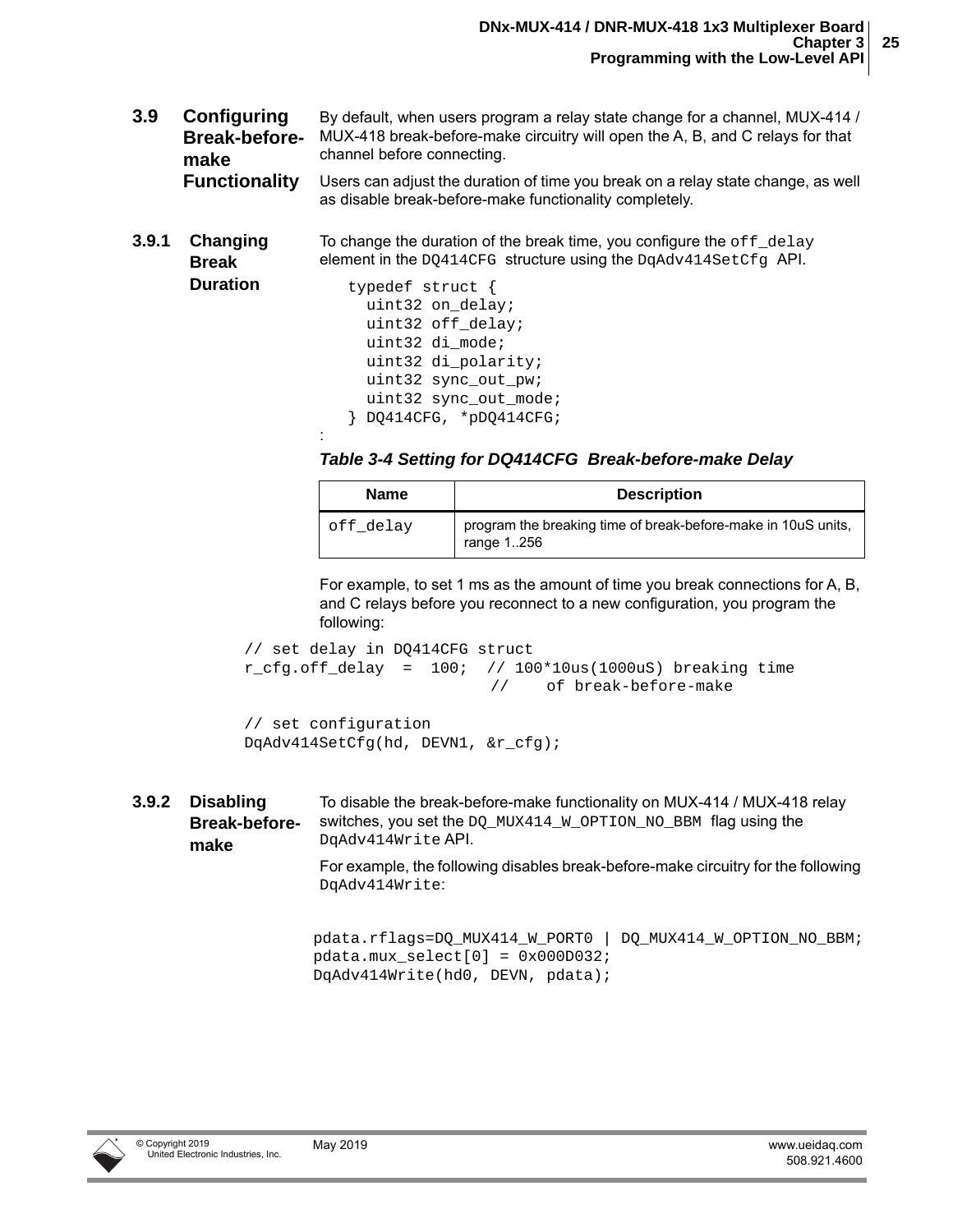# **Appendix A**

#### <span id="page-30-1"></span><span id="page-30-0"></span>**A. Accessories** The following cables and STP boards are available for the MUX-414 / MUX-418 board.

#### <span id="page-30-3"></span>**DNA-CBL-62**

This is a 62-conductor round shielded cable with 62-pin male D-sub connectors on both ends. It is made with round, heavy-shielded cable; 2.5 ft (75 cm) long, weight of 9.49 ounces or 269 grams; up to 10ft (305cm) and 20ft (610cm).

#### **DNA-STP-62**

The STP-62 is a Screw Terminal Panel with three 20-position terminal blocks (JT1, JT2, and JT3) plus one 3-position terminal block (J2). The dimensions of the STP-62 board are 4w x 3.8d x1.2h inch or 10.2 x 9.7 x 3 cm (with standoffs). The weight of the STP-62 board is 3.89 ounces or 110 grams.



<span id="page-30-2"></span>*Figure A-1. Pinout and Photo of DNA-STP-62 Screw Terminal Panel*